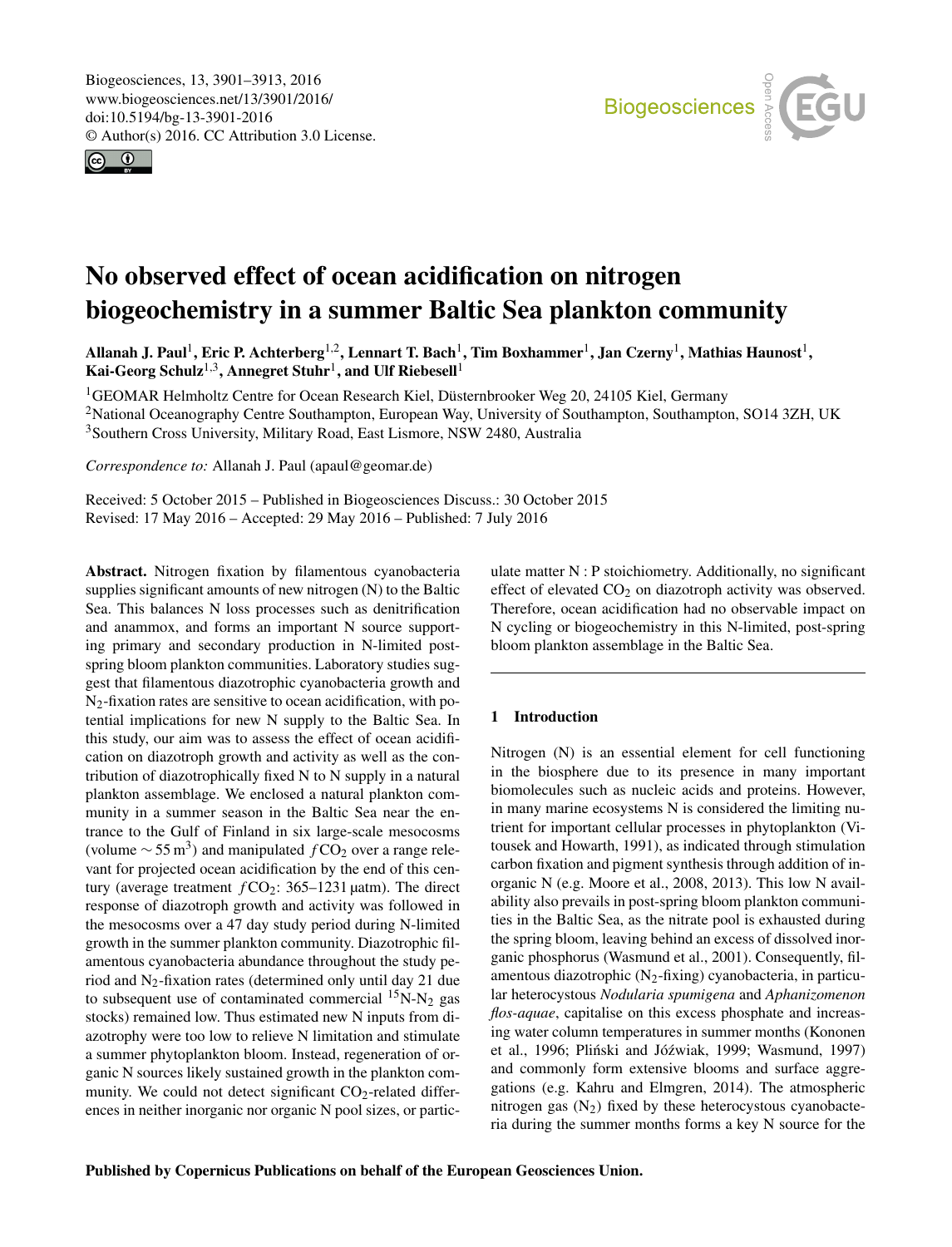wider plankton community in the Baltic Sea, since a significant fraction of the fixed N can be released as ammonium (Ohlendieck et al., 2000; Ploug et al., 2010; Stal et al., 2003; Wannicke et al., 2013) and dissolved organic N compounds (Ohlendieck et al., 2000, 2007; Wannicke et al., 2013). Thus in addition to N in diazotroph biomass, newly fixed N is also available for direct assimilation by phytoplankton and bacteria and is estimated to support up to 20–45 % of annual primary production in the Baltic Sea (Gustafsson et al., 2013). This new N input partly replenishes N loss processes such as anammox and denitrification in the deep anoxic basins (Vahtera et al., 2007). Furthermore, this fixed N can also be directly transferred to higher trophic levels through grazing by zooplankton (Engström-Öst et al., 2011; Hogfors et al., 2014; Wannicke et al., 2013).

Changes in seawater carbonate chemistry due to increased atmospheric  $CO<sub>2</sub>$  concentrations are expected to induce changes in phytoplankton physiology. The associated decrease in seawater pH is called ocean acidification. Numerous single-strain culture studies have investigated the physiological responses of a variety of diazotrophic organisms and generally indicated increased  $N_2$ -fixation and diazotroph growth rates under elevated CO<sup>2</sup> (Barcelos e Ramos et al., 2007; Fu et al., 2008; Hutchins et al., 2007; Kranz et al., 2010; Levitan et al., 2007), with contrasting evidence under iron limitation (Shi et al., 2012) and with freshwater strains of *A. flos-aquae* (Yamamoto and Nakahara, 2005). Three studies on the common Baltic Sea species, *N. spumigena*, produced contrasting results with two studies under phosphate repletion suggesting a negative effect (Czerny et al., 2009; Eichner et al., 2014), and one study, under low inorganic phosphate availability, indicating a positive effect (Wannicke et al., 2012) of increased  $CO<sub>2</sub>$  on growth and  $N<sub>2</sub>$ fixation rates. This discrepancy may, however, be due to differences in phosphate availability (Eichner et al., 2014). Considering the contribution of diazotrophs to the N budget and primary productivity in the Baltic Sea, it is vital to understand the influence of future changes in  $pCO<sub>2</sub>$  on new N inputs by diazotrophs.

In this mesocosm study, our aim was to assess diazotroph growth and rates of  $N_2$ -fixation under a range of  $CO_2$  concentrations in a natural plankton community. N limitation of phytoplankton growth was reported in the study area in the Finland Archipelago Sea (Kirkkala et al., 1997; Tamminen and Andersen, 2007). By utilising the naturally occurring low N conditions in the Baltic Sea we wanted to examine the importance of new N inputs by diazotrophic organisms to the wider plankton community N supply under projected future ocean acidification scenarios.

#### 2 Materials and methods

#### 2.1 Experimental set-up and sampling

The study took place in the period between June and August 2012 in Tvärminne Storfjärden, which is situated in the Archipelago Sea on the southwestern tip of Finland. Six pelagic mesocosms (total volume  $\sim$  55 m<sup>3</sup>, Kiel Off-Shore Mesocosms for future Ocean Simulations – KOSMOS, Riebesell et al., 2013) were deployed on 12 June 2012 (day of experiment  $-10 = t - 10$ , i.e. 10 days before CO<sub>2</sub> manipulation) and moored at  $59°51.5'$  N,  $23°15.5'E$ . The cylindrical mesocosm bags of 2 m in diameter extended from 1.5 m above to 19 m below the water surface and were closed at the bottom by a 2 m long sediment trap funnel on  $t - 5$ . A 3 mm net was used to exclude larger organisms or particles before mesocosm closure.

A gradient of  $CO<sub>2</sub>$  treatments across the mesocosms was established over a 4 day period by additions of filtered (50  $\mu$ m), CO<sub>2</sub>-saturated seawater evenly distributed in the water column, as described by Riebesell et al.  $(2013)$ .  $CO<sub>2</sub>$ additions were carried out in the afternoons of  $t0-t4$ , so as to not interfere with the daily sampling. A  $CO<sub>2</sub>$  addition was also made in the upper  $7 \text{ m}$  on  $t15$  to counter strong outgassing in the upper water column. Initial  $fCO<sub>2</sub>$  ranged from  $\sim$  240 µatm in the two ambient control mesocosms to up to 1650 µatm (Fig. 1a). Unenriched filtered (50 µm) seawater was added to the two control mesocosms (M1, M5). The seawater used for the additions to the mesocosms was collected from the Tvärminne Storfjärden from a depth of 10 m by a pipe connected to the laboratory at the research station.

Depth-integrating water samplers (IWS, HYDRO-BIOS, Kiel) were used to collect water from 0 to 17 m depth in each mesocosm for analysis of particulate matter, dissolved inorganic and organic matter, phytoplankton pigments, phytoplankton abundances and carbonate chemistry variables. Samples of carbonate chemistry variables were taken directly from the IWS on board the sampling boat, whereas all other samples were pooled in 10L plastic carboys and stored on board in the dark until subsampling onshore (Paul et al., 2015). Particulate matter collected in the sediment trap was pumped to the surface and collected in sampling bottles (Boxhammer et al., 2016).

Particulate matter (C, N, P) and phytoplankton pigment samples were collected onto GF/F filters (nominal pore size of 0.7 µm, 25 mm diameter, Whatman) by gentle vacuum filtration (pressure < 200 mbar). Filters and glass Petri dishes were combusted at 450 ℃ for 6 h before use. Collected particulate sediment material was concentrated, freeze-dried and ground to a homogenous powder, while supernatant subsamples were filtered and subsequently analysed as for water column material. Total particulate carbon and nitrogen (TPC and PON) content and isotopic composition were analysed according to Sharp (1974) using an elemental analyser (EuroEA) coupled by either a Conflo II to a Finnigan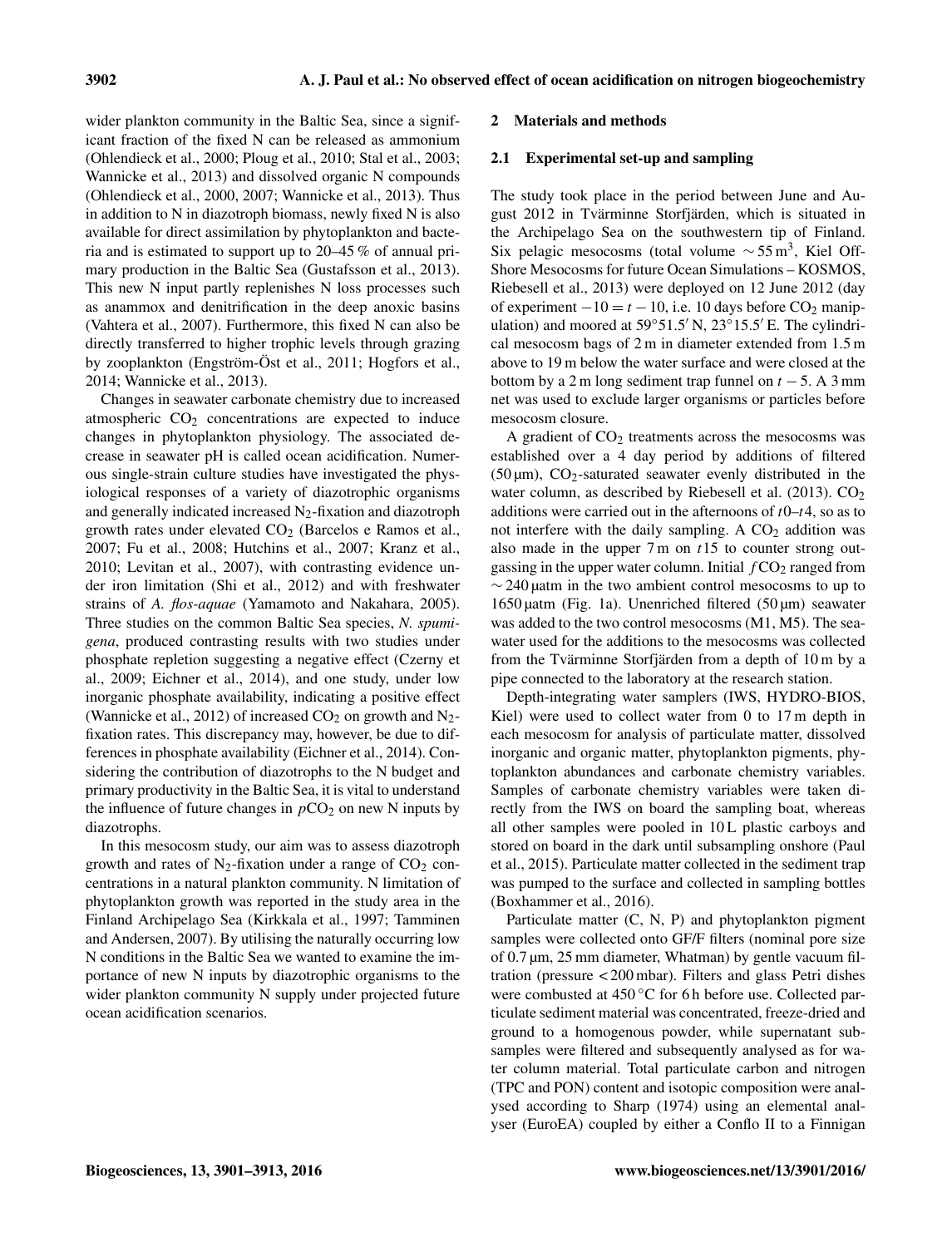Delta<sup>Plus</sup> isotope ratio mass spectrometer or by a Conflo III to a Thermo Finnigan Delta<sup>Plus</sup> XP isotope ratio mass spectrometer. Stable N isotope composition of particulate N is reported in permil (‰) relative to the atmospheric  $N_2$  standard (AIR). Total particulate phosphorus concentrations were determined spectrophotometrically following sample digestion as described in Hansen and Koroleff (1999). Samples for biogenic silica (BSi) analyses were collected on cellulose acetate filters (pore size of  $0.65 \,\text{\mbox{\textmu}}$ , 25 mm diameter, Whatman) by filtration as described above for particulate matter. Concentrations were determined spectrophotometrically following sample digestion according to Hansen and Koroleff (1999). Samples for determination of nanomolar concentrations of dissolved inorganic nutrients were filtered (GF/F, nominal pore size of 0.7 µm, Fisher Scientific). Nitrate and nitrite (hereafter nitrate) and dissolved inorganic phosphate concentrations were then analysed colorimetrically using a 2 m liquid waveguide capillary cell (Patey et al., 2008; Zhang and Chi, 2002) and a miniaturised detector (Ocean Optics Ltd). Concentrations of ammonium  $(NH_4^+)$  were determined fluorimetrically (Trilogy, Turner) according to Kérouel and Aminot (1997). Total dissolved nitrogen (TDN) was analysed using a high-temperature catalytic combustion technique with a Shimadzu TOC-TN V analyser as described by Badr et al. (2003). Samples were filtered (GF/F, nominal pore size of 0.7 µm, Fisher Scientific) to remove particulate material and collected in clean glass vials, acidified with HCl to pH 1.9 and flame-sealed. Filters and vials were combusted for 6 h at 450 °C before use. Dissolved organic nitrogen (DON) concentrations were calculated by subtracting the inorganic N concentrations from TDN. Phytoplankton pigments were extracted in acetone (90 %) and after homogenisation and centrifugation, the supernatant was filtered (0.2 µm PTFE filters, VWR International) and concentrations were determined by reverse phase high-performance liquid chromatography (HPLC; WATERS HPLC with a Varian Microsorb-MV 100-3 C8 column; Barlow et al. (1997), Derenbach et al., 1969). A library of pre-measured commercial standards was used to calibrate peaks.

Phosphate excess (P\*, Deutsch et al., 2007) was calculated from the dissolved inorganic phosphate, nitrate and ammonium concentrations according to

$$
P^* = \left[ PO_4^{3-} \right] - \frac{\left[ NO_3^- \right] + \left[ NH_4^+ \right]}{16}.
$$
 (1)

Dissolved silicate (DSi) drawdown was calculated as the difference in DSi concentration on a given sampling day  $(tx)$ and  $t1$ :

$$
DSi \, \text{drawdown} = [DSi]_{t1} - [DSi]_{tx}. \tag{2}
$$

A comprehensive description of mesocosm deployment, setup and sampling procedures including sample collection, handling and analyses for particulate matter, dissolved inorganic and organic matter, phytoplankton pigments and sediment trap particulate matter is covered in Paul et al. (2015),

Day of experiment **Figure 1.** Temporal development in (a) calculated  $fCO<sub>2</sub>$  using measured dissolved inorganic carbon (DIC) and  $pH<sub>T</sub>$ , (b) chlorophyll a concentrations, (c) dissolved inorganic nitrate concentrations, (d) dissolved inorganic phosphate concentrations over the study period, (e) excess dissolved inorganic phosphate concentrations  $(P^*)$  calculated according to Eq.  $(1)$ ,  $(f)$  measured dissolved ammonium concentrations and (g) suspended particulate organic nitrogen concentrations. Data for (a–d), and (f–g) are from Paul et al. (2015).  $* = p < 0.05$ ,  $* = p < 0.01$ , where red indicates positive and blue a negative detected effect of  $fCO<sub>2</sub>$ . Average treatment  $fCO<sub>2</sub>$  was calculated for each mesocosm between t1 and t43.

also in this Special Issue. An overview table of sampled variables for the entire experiment, including sampling frequency, is also presented in this accompanying manuscript.

#### 2.2  $N_2$ -fixation rate incubations

Incubations for determination of  $N_2$ -fixation rates were carried out using an approach described by Mohr et al. (2010), with some modifications for the preparation of the  $15N$ - $N_2$  enriched seawater. Seawater used for  $15N-N_2$  enrichments was filtered (polycarbonate Isopore™ filter, pore size of 0.22 µm, 47 mm diameter) before being pumped through a degassing membrane (Membrana Mini Module G542) attached to a water-jet pump to remove ambient  $N_2$ . The degassing system was cleaned with 5 % HCl before and after use, followed by cycling with deionised water (MilliQ, Millipore) to remove any traces of acid. Seawater from the Tvär-

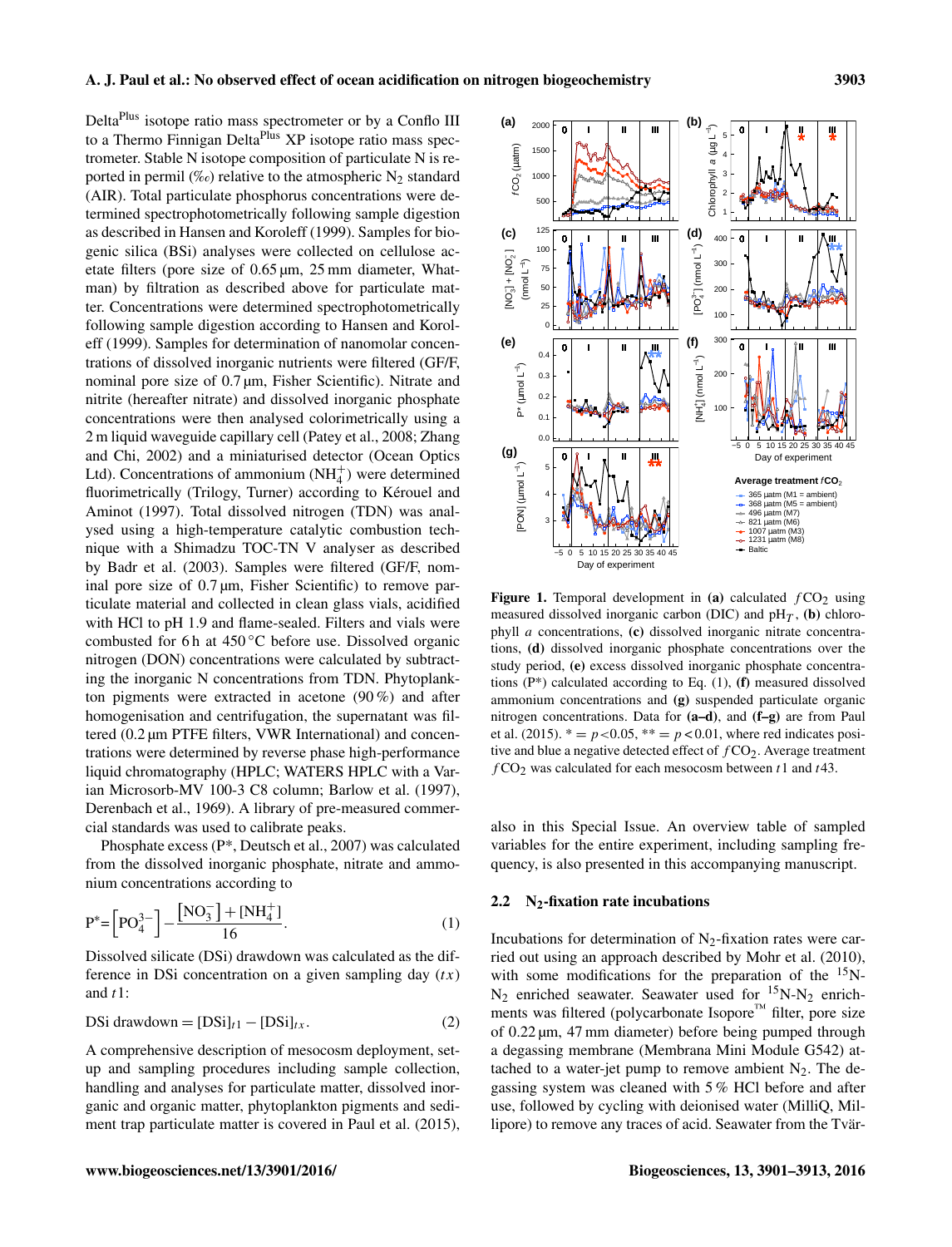minne Storfjärden was collected from a depth of 10 m and cycled once through the degassing system before collection in an air-tight, acid-cleaned bag with septum (SKC Tedlar™ Bag with single polypropylene fitting) without exposure to the atmosphere. 1 mL of  ${}^{15}N-N_2$  gas (98 atom %  ${}^{15}N$ , Sigma Aldrich, lot no.: CX0937 until  $t21$ , SZ1670V after  $t21$ ) was injected through the septum into the bag for every 100 mL of sample. The resulting bubble was dissolved and the  ${}^{15}N-N_2$ enriched seawater was stored at the in situ temperature of the mesocosms until addition to incubation bottles. Seawater for the blank incubations was prepared in a separate bag using the same process; however ambient air was added instead of isotopically labelled  ${}^{15}N-N_2$  gas.

Water samples for  $N_2$ -fixation rate incubations were directly transferred in a gentle manner from the integrating water sampler into 2.3 L polycarbonate bottles on board the sampling boat using silicon tubing. The bottles were stored in a closed cool box to control temperature and to block sunlight until return to the onshore laboratory. Each bottle was weighed and homogenised by gentle rotation before 70–90 mL of water was removed to make space for the <sup>15</sup>N-enriched seawater. Enriched or "blank" seawater was transferred from the Tedlar<sup>™</sup> bags to the respective bottles through Tygon $^{\text{TM}}$  tubing, immersed in the sample bottle, using a peristaltic pump to minimise tracer loss through exposure to atmosphere. Incubation bottles were filled with no headspace. After addition, the caps were immediately screwed on to seal the bottles air tight. During these procedures, the bottles were reweighed at each step in order to determine the exact amount of isotope label inside each bottle. The final  $15N$  enrichment of dissolved N<sub>2</sub> gas in each bottle was between 1.0 and 3.5 atom %. The bottles were then mixed by gentle rotation and placed in a climate chamber at in situ temperature and under controlled light conditions ( $\sim$  73 ± 1 µmol photons m<sup>-2</sup> s<sup>-1</sup>, mean ± SD (standard deviation)). Irradiance was measured using a LI-COR LI-192 quantum sensor. Measured irradiance was within the range of average depth-integrated (0–17 m) irradiance in the mesocosms taken from daily CTD (Conductivity Temperature Depth probe) profiles between 13:30 and 14:30 LT (20 to 300 µmol photons  $m^{-2} s^{-1}$ ). The light–dark cycle followed the natural sunrise–sunset variation which on the summer solstice (21 June 2012,  $t - 1$ ) was 19 : 5 h ( $L : D$ ). Climate chamber temperature was programmed to follow the daily integrated water column temperature as recorded by the afternoon CTD sampling, and thus is reported as in situ temperature. Consistency between irradiance conditions at each bottle position was achieved by a rotation regime. Bottles were rotated gently to mix and the bottle position rotated systematically approximately every 3 h during the light cycle. Time of rotation was recorded, allowing the calculation of average irradiance between each individual bottle.

Incubations were terminated after 24 h by filtration through a combusted (6 h at 450 °C) and acid rinsed (1 % HCl) GF/F filter (0.7 µm pore size, 25 mm diameter, Whatman) under reduced vacuum (< 200 mbar). Filters were placed in glass Petri dishes (combusted 6 h, 450 ◦C), frozen immediately and stored at  $-20\degree$ C until analysis on a mass spectrometer as described for particulate C and N analyses above and also in Paul et al. (2015). Rates were calculated according to Montoya et al. (1996). Estimated internal analytical uncertainty in calculated  $N_2$ -fixation rates was less than  $\pm 10\%$  when rates were above the detection limit. The detection limit was determined as a difference in  $\delta^{15}$ N between initial and final values of larger than 1.0‰. This corresponded to a calculated rate of more than  $0.15$  nmol N L<sup>-1</sup> day<sup>-1</sup>.

## 2.3 Phytoplankton counts

Counts of phytoplankton cells  $> 20 \mu m$  were made from 50 mL samples fixed with acidic Lugol's iodine solution (1 % final concentration). Samples were concentrated using gravitational settling and counted under an inverted microscope (ZEISS Axiovert 100) after Utermöhl (1958) and following the guidelines for determination of phytoplankton species composition, abundance and biomass for the COMBINE programme provided by HELCOM (Annex C-6). The cells were counted either on half of the chamber at 100-fold or on three to four strips at 200-fold magnification. Filamentous cyanobacteria were counted in 50 µm length units. Plankton were identified where possible to the species level according to Hoppenrath et al. (2009), Kraberg et al. (2010) and Tomas (1997). Biovolumes of counted plankton cells were calculated according to Olenina et al. (2006) and converted to cellular organic carbon quotas by the equations of Menden-Deuer and Lessard (2000).

## 2.4 Statistical analyses

A linear regression analysis was applied to determine the relationship between mean  $fCO<sub>2</sub>$  and the mean response of each variable for the three experimental phases (Phase I, II and III), as described in Paul et al. (2015). Linear regression analyses were undertaken using R software (R Core Team, 2015).

## 3 Results

Three experimental phases after initial  $CO<sub>2</sub>$  manipulation on t0 were defined in Paul et al. (2015) using temperature and chlorophyll a (Chl a) fluctuations: Phase I  $(t1 - t16)$ , Phase II (t17 – t30) and Phase III (t31 – t43). These phases are also used to assist with data interpretation in this manuscript. Reported average  $fCO<sub>2</sub>$  was calculated for each mesocosm between  $t1$  and  $t43$ .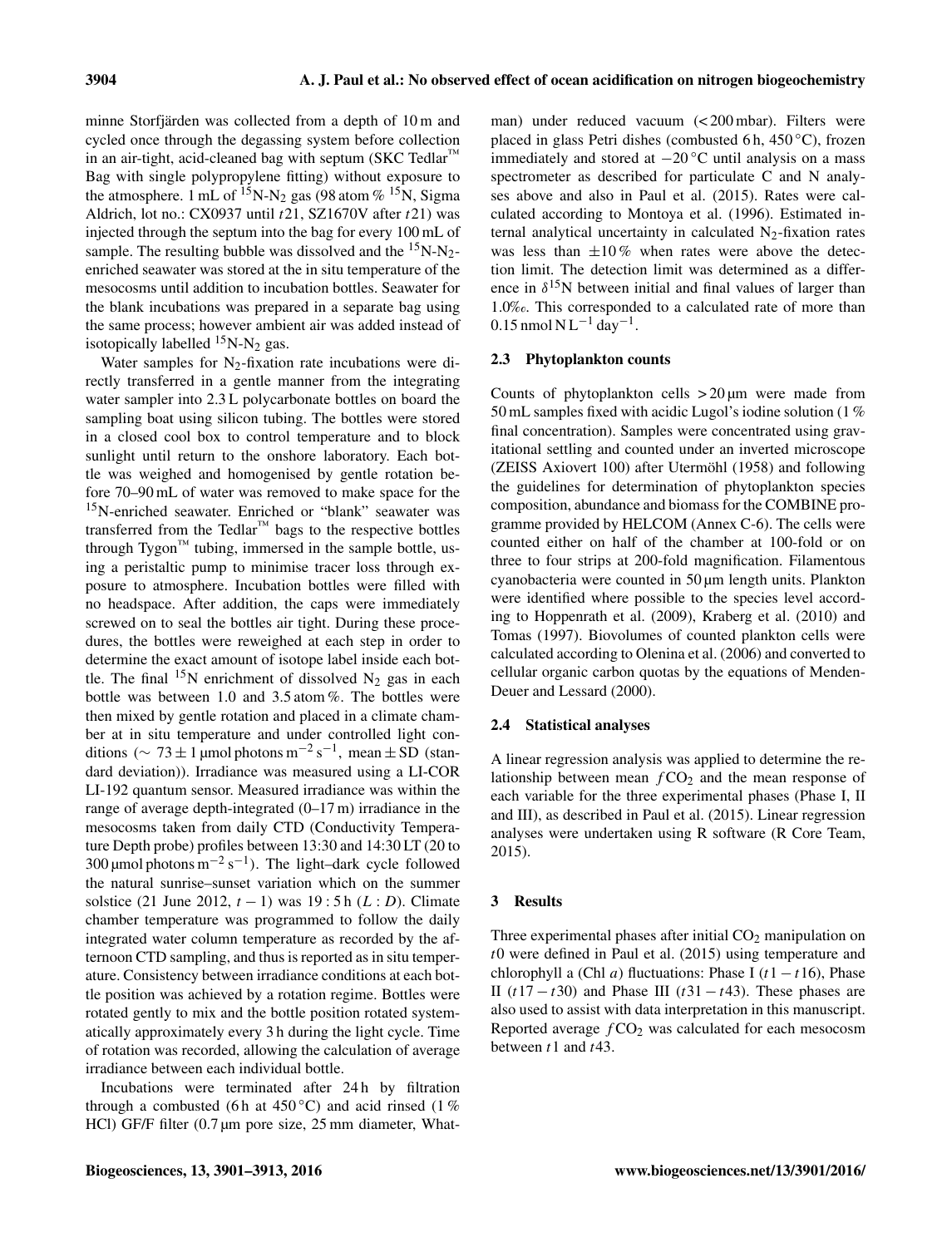# 3.1 Inorganic nutrient availability and nutrient limitation

There were low concentrations of inorganic N present throughout the study period, with inorganic nitrate concentrations in the range of  $3-107$  nmol L<sup>-1</sup> (Fig. 1c). Ammonium was the dominant source of inorganic N, with concentrations ranging between 20 and 289 nmol L<sup>-1</sup>. Hence NH<sup>+</sup><sub>4</sub> was also included in the calculations of P\* (excess phosphate) and inorganic nutrient elemental stoichiometry according to the Redfield ratio (Fig. 1e, Eq. 1).

There was an excess of inorganic phosphate to inorganic N in all mesocosms ( $P^* > 0$  nmol  $L^{-1}$ , Fig. 1e) and the surrounding waters throughout the study period, with phosphate concentrations ranging between 72 and 214 nmol  $L^{-1}$  in the mesocosms and up to  $410$  nmol L<sup>-1</sup> outside the mesocosms in the surrounding Archipelago Sea. Inorganic phosphate concentrations decreased during Phase I, followed by an increase at the beginning of Phase II. Concentrations in the ambient/control treatments remained higher than in the higher CO<sup>2</sup> treatments in Phase III. Nitrate concentrations increased slightly throughout the experiment, whereas  $NH<sub>4</sub><sup>+</sup>$  concentrations were variable. Samples for  $NH<sub>4</sub><sup>+</sup>$  analyses were lost on  $t27$  and  $t29$ . There did not appear to be any remarkable relationship linking accumulated precipitation (between sampling days) and the increase in nitrate, indicating that wet atmospheric deposition of nitrate into the mesocosms was effectively prevented by the mesocosm roofs and did not affect the nitrate pool. Precipitation data for the Hanko weather station (ID no.: GHCND:FIE00142025, latitude: 59.8439, longitude: 23.2517) were obtained from the National Oceanographic Data Center (NOAA).

# 3.2 Diatom abundance, silicate dynamics and dissolved N utilisation

Diatoms were mostly abundant at the beginning of the experiment, with the species *Chaetoceros* sp. and *Skeletonema marinoi* present in the large size class (> 20  $\mu$ m, Fig. 2). Fucoxanthin marker pigment concentrations in this size class and suspended BSi concentrations  $(> 0.65 \,\mu m)$  declined markedly during the first few days in Phase I and the dynamics fitted well to the microscopy counts of both *Chaetoceros* sp. and *Skeletonema marinoi*. Dissolved silicate (DSi) concentrations continued to decrease up until  $t13$ . No statistically significant difference between  $CO<sub>2</sub>$  treatments was detected for diatom abundance (microscopy counts), DSi drawdown or BSi concentrations (Table 1, Fig. 2c, e), apart from BSi in Phase II where a positive effect was detected  $(p = 0.034, \text{ see Paul et al.} (2015) \text{ for statistical analyses}).$ 

Dissolved organic nitrogen (DON) concentrations ranged between 20 and 25 µmol  $L^{-1}$  (Fig. 2a). DON concentrations appeared to decrease during Phase I; however considerable variability in the data meant this DON drawdown could not be accurately quantified.



Figure 2. Temporal development in (a) dissolved organic nitrogen concentrations (DON), (c) dissolved silicate (DSi) drawdown and (e) particulate biogenic silicate (BSi) concentrations (data from Paul et al., 2015), the abundances of the two dominant diatom species determined by microscopy (b, d) and (f), Fucoxanthin marker pigment concentrations  $(20 \mu m)$ , a key pigment in diatoms. The red asterisk denotes significant positive effect of  $CO_2$  (\* =  $p$  < 0.05).

# 3.3 Diazotroph abundance and  $N_2$ -fixation rates,  $\delta^{15}N$ in particulate N

The abundance of filamentous diazotrophic cyanobacteria remained low throughout the experiment, with no significant bloom development ( $\lt 6 \mu g \tilde{C} L^{-1}$ , Fig. 3a). The most dominant species, *A. flos-aquae*, had a maximum biomass of 4.9  $\mu$ g CL<sup>-1</sup> in the mesocosms (M1, t27), whereas the next most abundant species, *Anabaena* sp., had a maximum biomass in the water column of  $0.18 \mu g CL^{-1}$  (M1, t17). Aphanizophyll, a pigment present in *A. flos-aquae* and *Anabaena* sp. (Schluter et al., 2004), was detected in both suspended material in the water column  $(20 \mu m)$  and in the sinking material collected in the sediment trap. Concentrations of this pigment increased at the end of Phase I, concurrent with an increase in  $N_2$ -fixation rates (Fig. 3). Although numbers in the mesocosms remained generally low, *A. flos-aquae* abundances, based on microscopy counts and phytoplankton pigment analyses, were highest in Phase II/III and lowest in Phase I (Fig. 3). *A. flos-aquae* biomass outside the mesocosms was up to  $30 \mu g CL^{-1}$  on the t15 and is supported by high Aphanizophyll pigment concentrations of  $109$  ng (mg TPC)<sup>-1</sup> also on  $t15$  (data not shown).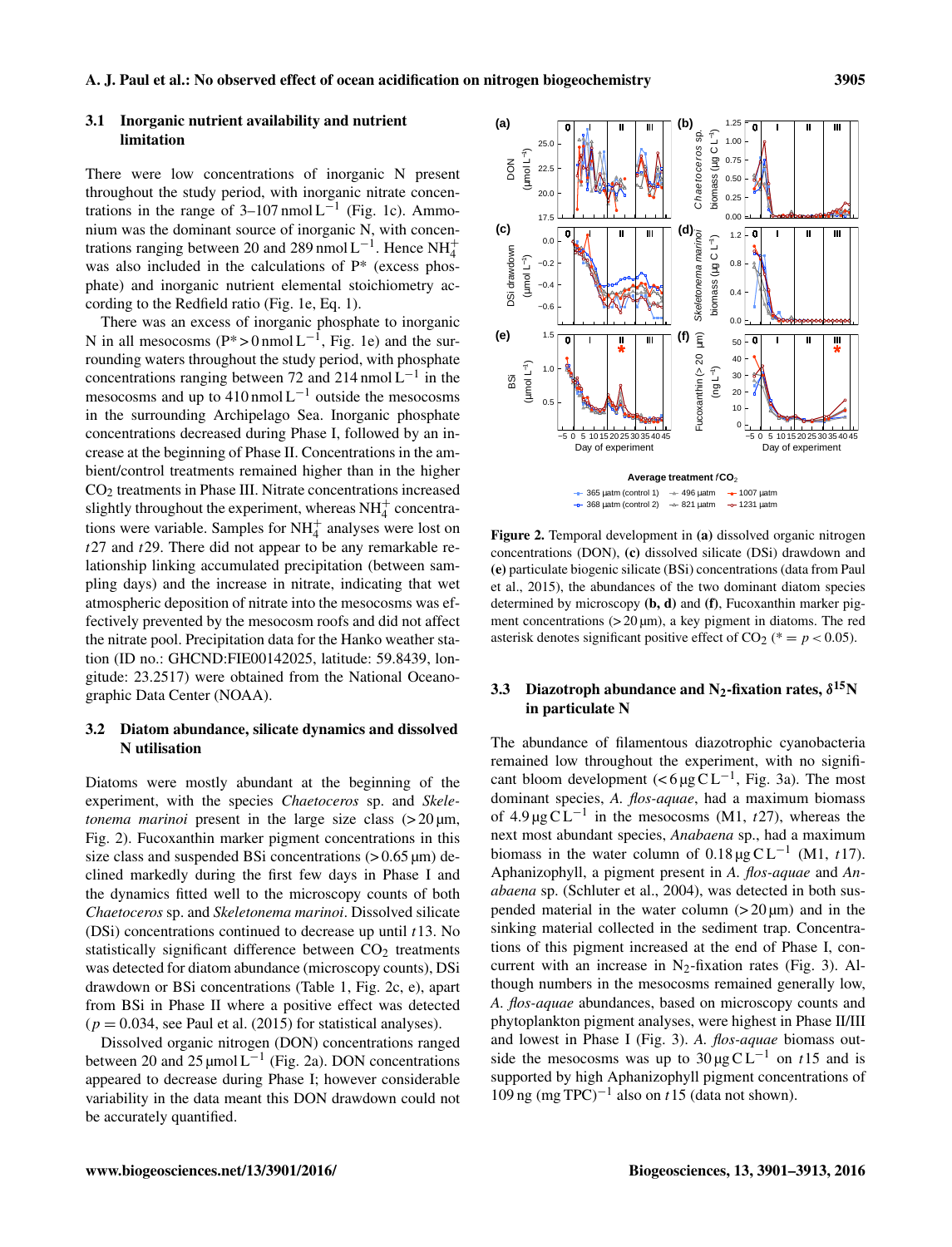**Table 1.** Summary of linear regression analyses of  $fCO<sub>2</sub>$  and nutrient stoichiometry, dissolved silicate drawdown, abundance of large (> 20 µm) dominant diatom species present (*Chaetoceros* sp., *Skeletonema marinoi*), N2-fixation rates, stable nitrogen isotope natural abundance and particulate biogenic silica and particulate organic nitrogen concentrations. Numbers in bold indicate that the variable had a negative correlation with average  $fCO<sub>2</sub>$ . Dashes indicate no regression was completed to avoid any bias in the conclusions because either no data are available, or no complete data set is available. The asterisk (\*) indicates data and statistical analyses from Paul et al. (2015). Degrees of freedom,  $n = 4$ .

| Variable                                        | Phase        | $\overline{p}$ | $F$ -statistic | $R^2$  |
|-------------------------------------------------|--------------|----------------|----------------|--------|
| N <sub>2</sub> -fixation rate                   | $\bf I$      | 0.764          | 0.104          | 0.025  |
|                                                 | $\mathbf I$  |                |                |        |
|                                                 | Ш            |                |                |        |
| $\delta^{15}$ N in suspended particulate matter | $\rm I$      | 0.417          | 0.819          | 0.170  |
|                                                 | $\mathbf I$  |                |                |        |
|                                                 | Ш            |                |                |        |
| $\delta^{15}$ N in sinking particulate matter   | I            | 0.289          | 1.494          | 0.272  |
|                                                 | $\mathbf{I}$ |                |                |        |
|                                                 | Ш            |                |                |        |
| DSi drawdown                                    | I            | 0.927          | 0.010          | 0.002  |
|                                                 | $\mathbf{I}$ | 0.520          | 0.496          | 0.110  |
|                                                 | Ш            | 0.966          | 0.001          | 0.002  |
| Chaetoceros sp. abundance                       | I            | 0.737          | 0.129          | 0.031  |
|                                                 | $\mathbf{I}$ |                |                |        |
|                                                 | Ш            | 0.075          | 5.726          | 0.589  |
| Skeletonema marinoi abundance                   | $\bf I$      | 0.772          | 0.097          | 0.024  |
|                                                 | $\mathbf I$  |                |                |        |
|                                                 | Ш            |                |                |        |
| Excess phosphate (P*)                           | $\mathbf{I}$ | 0.493          | 0.569          | 0.125  |
|                                                 | $\mathbf{I}$ | 0.783          | 0.086          | 0.021  |
|                                                 | III          | 0.004          | 37.560         | 0.904  |
| $DIN : DIP$ (includes $NH4+$ )                  | I            | 0.647          | 0.569          | 0.125  |
|                                                 | $\mathbf I$  | 0.556          | 0.412          | 0.093  |
|                                                 | Ш            | 0.797          | 0.076          | 0.019  |
| Biogenic silica (BSi) *                         | I            | 0.070          | 0.601          | 6.032  |
|                                                 | $\mathbf{I}$ | 0.034          | 0.717          | 10.120 |
|                                                 | Ш            | 0.553          | 0.095          | 0.419  |
| PON (total) *                                   | I            | 0.668          | 0.051          | 0.214  |
|                                                 | $\mathbf I$  | 0.490          | 0.126          | 0.576  |
|                                                 | Ш            | 0.001          | 0.940          | 62.890 |

Rates of  $N_2$ -fixation until t21 ranged from below the detection limit at the beginning of the experiment, up to  $4.4 \text{ nmol} \, \text{NL}^{-1} \, \text{day}^{-1}$  inside the mesocosms and up to 37.9 nmol  $L^{-1}$  day<sup>-1</sup> in the waters outside. We observed a substantial increase in the  $N_2$ -fixation rates from 2.6 to 4.4 nmol L<sup>-1</sup> day<sup>-1</sup> up to 50 to 60 nmol L<sup>-1</sup> day<sup>-1</sup> between  $t21$  and  $t23$  without any remarkable change in diazotroph abundance of the same magnitude (Fig. 3). This was also evident in *A. flos-aquae* biomass-related N<sub>2</sub>-fixation rates (see Fig. B, Supplement). This increase coincided with the use of a new  $15N-N_2$  gas bottle with a lot number which was reported 2 years later as contaminated with <sup>15</sup>N-labelled NH<sup>+</sup><sub>4</sub>

and NO<sup>−</sup> 3 by Dabundo et al. (2014) (Sigma Aldrich, lot no. SZ1670V). The measured rates from  $t23$  on are therefore not exclusively  $N_2$  fixation and are not reliable; thus they were excluded from analyses. In addition to the bottle assays, the  $15N-N_2$  isotope tracer was also added directly to all mesocosms except for M1 (control) and M7 (see Supplement). Therefore these two mesocosms were not affected by this contamination issue. Hence, the natural abundance  $\delta^{15}$ N data from the suspended material in the water column and the sinking material from the sediment trap are reported for the entire experiment  $(t - 3 \text{ until } t43)$  for M1 and M7 mesocosms (Fig. 3e, f) but only until  $t21$  for M3, M5, M6 and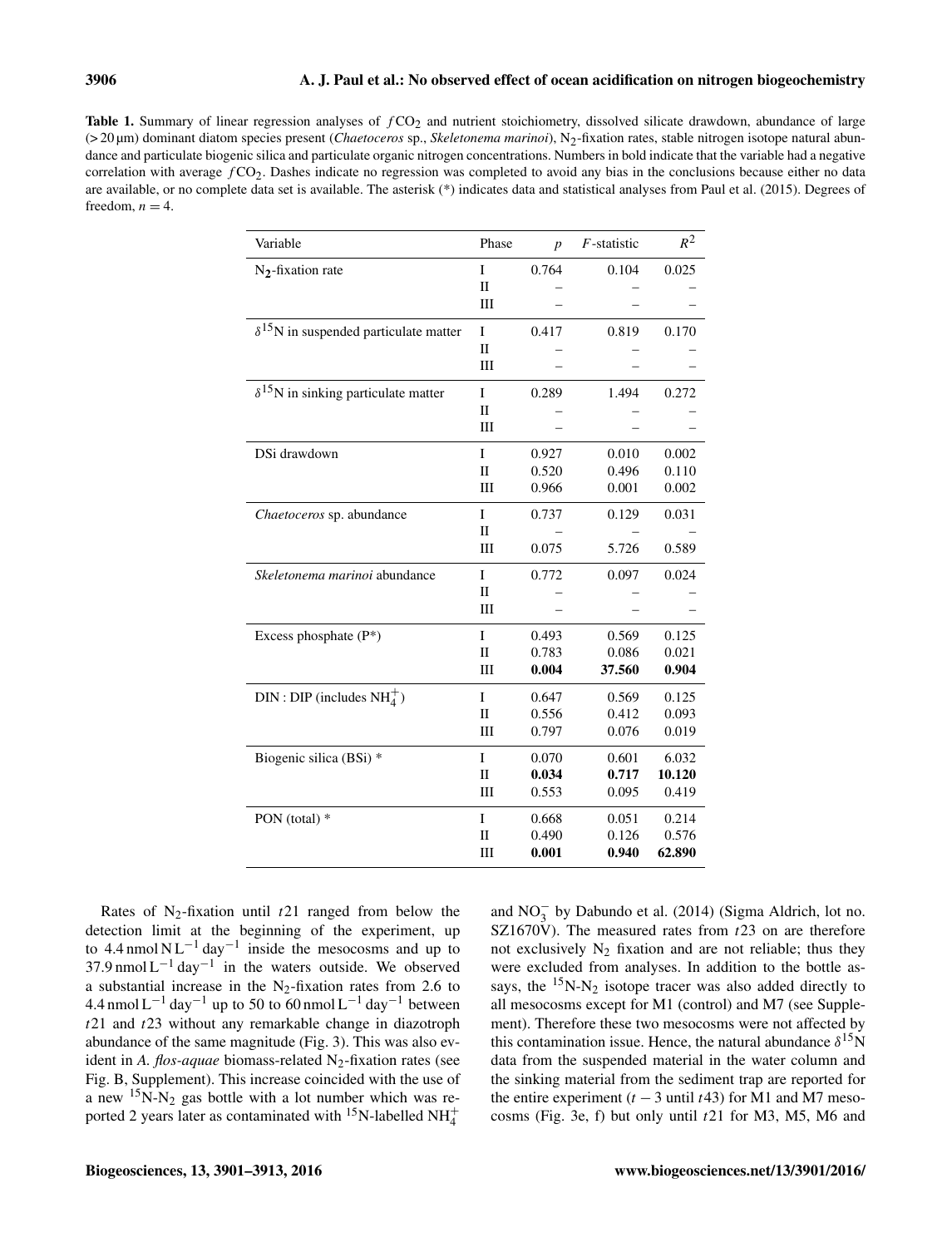

Figure 3. Variables indicating abundance and activity of filamentous diazotrophic cyanobacteria: (a) biomass of *A. flos-aquae* calculated from microscopy abundance data,  $(b)$  N<sub>2</sub>-fixation rates determined by stable isotope incubations, (c) carbon-normalised Aphanizophyll marker pigment concentration  $(20 \mu m)$  relative as a proxy for *A. flos-aquae* abundance in the water column and (d) in the sediment trap material, (e) natural abundance  $\delta^{15}$ N of particulate organic nitrogen (PON) in the water column and (f) natural abundance  $\delta^{15}$ N in the sinking particle organic nitrogen collected in the sediment trap determined by analyses on an isotope ratio mass spectrometer. The green shaded area in (b) between *t23* and *t43* indicates when contaminated  ${}^{15}N-N_2$  gas was used in incubations (see Dabundo et al., 2014).

M8. Any  $NH_4^+$  or nitrate added to the four mesocosms with the isotope tracer was highly isotopically enriched in  $15N$  but was in very low concentration and so was insignificant for the nutrient budget.

The natural abundance  $\delta^{15}N$  in suspended particulate N in the mesocosms decreased during the period of higher Chl a in Phase I from  $6.0 \pm 0.5\%$  on t1 to  $2.6 \pm 0.5\%$  on t15 (mean  $\pm$  SD), before increasing on t17. No other remarkable fluctuations were observed, including the period after t21 in M1 and M7 (Fig. 3e). A decrease in  $\delta^{15}N$  in particulate N may indicate potential input of atmospheric N with a low  $\delta^{15}$ N into particulate matter via N<sub>2</sub>-fixation during this period or potential uptake of ammonium with a  $\delta^{15}$ N signature depleted through ammonification. This relationship between measured N<sub>2</sub>-fixation rates and  $\delta^{15}$ N in suspended particulate N fits well during Phase I; however it breaks down from Phase II onwards, indicating that newly fixed N was a very minor component of the PON pool, with little influence on  $\delta^{15}N$ . A sharp decrease in  $\delta^{15}N$  in the sinking

particulate material occurred on  $t17$ , the same day that considerable amounts of Aphanizophyll and Fucoxanthin were found in the sediment trap material (Fig. 3d, f, Fucoxanthin not shown). This was 1 day after the mesocosm walls were cleaned, indicating that there were likely diazotrophic species and diatoms attached to the mesocosm walls. Identification from microscope photos revealed the presence of filamentous cyanobacteria with heterocysts in the collected sediment trap material.

Assessment of in situ N<sub>2</sub>-fixation rates based on  $^{15}N$  uptake from the combined dissolved N pool of NO<sub>3</sub>, NH<sup>+</sup><sub>4</sub> and  $N_2$  was abandoned due to high uncertainty in initial  $15N$  enrichment and concentrations of the combined dissolved N pool, and fast saturation of label uptake after ca. 4 days (2 successive sampling days). To assess the contribution of diazotrophy to N supply in the mesocosms, we calculated a theoretical cumulative diazotrophic N input using measured N<sub>2</sub>-fixation rates from bioassays up until  $t21$  (M1 = 20 nmol  $NL^{-1}$ ), and then assumed a constant N<sub>2</sub>-fixation rate of 4 nmol N L<sup>-1</sup> day<sup>-1</sup> into particulate N between  $t23$ and t43 (total =  $80 \text{ nmol} \text{N} \text{L}^{-1}$ ). The assessment for between  $t23$  and  $t43$  is based on the premise of continued elevated *A. flos-aquae* biomass and assuming 50 % exudation of fixed N as DON or NH<sup>+</sup><sub>4</sub>  $\left| \langle \epsilon t 21 \rangle = 20 \text{ nmol} \text{N} \text{L}^{-1} \right|$ ,  $> t21 = 80 \text{ nmol L}^{-1}$ , total = 100 nmol NL<sup>-1</sup>), and lies within the range of TDN release estimates from the literature for filamentous diazotrophic cyanobacteria in the Baltic Sea (33–80 %, Ohlendieck et al., 2007; Ploug et al., 2010; Stal et al., 2003; Wannicke et al., 2013). This yielded a theoretical new N input from *A. flos-aquae* of only 200 nmol N L<sup>-1</sup>, amounting to ~5% of mean PON pool standing stock ( $\sim$  3 µmol L<sup>-1</sup>) and is clearly at the higher end of estimations. We calculated corresponding N requirement of the plankton community of 27.2 nmol  $NL^{-1}$  day<sup>-1</sup> from the average phosphorus uptake rate across all treatments of 1.7 nmol  $PO_4^{3-}L^{-1}$  day<sup>-1</sup> from  $t1 - t30$  as reported by Nausch et al. (2016), by assuming Redfield nutrient uptake stoichiometry (16N : 1P). This is almost 7 times larger than estimated daily diazotrophic N inputs of  $\sim$  4 nmol N L<sup>-1</sup> day<sup>-1</sup>, corresponding to 14 % of calculated community N requirement.

Low filamentous diazotrophic cyanobacteria abundances exacerbated the inherent sampling error in both microscopy and pigment analyses due to patchy distribution and the tendency of filaments to aggregate. Hence, unfortunately no reliable statistical analyses on the effect of higher  $fCO<sub>2</sub>$  on diazotroph abundance or marker pigment concentration could be undertaken, for any phase of the experiment. Any potential CO<sub>2</sub> effect on diazotroph abundance was also not obvious on visual data inspection, and no effect could be detected on N<sub>2</sub>-fixation rates or  $\delta^{15}$ N natural abundance in suspended particulate matter from the water column or sediment trap particulate matter up until  $t21$  (Table 1), when rates were re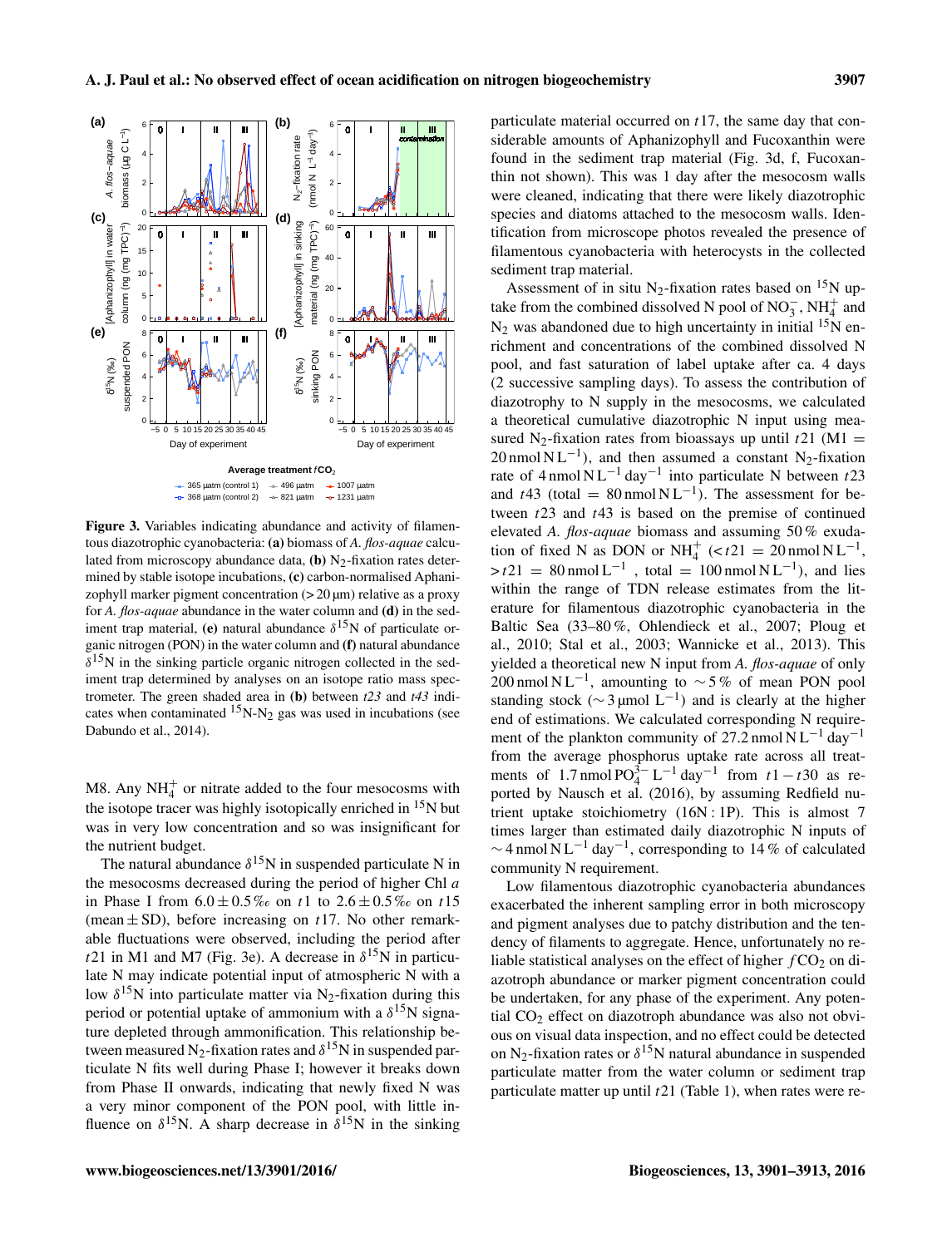liable and there were data from a sufficient number of  $CO<sub>2</sub>$ treatments.

## 4 Discussion

## 4.1 Effects of elevated  $CO<sub>2</sub>$  on diazotrophic N inputs

Bioavailable N was present in low concentrations and was probably the limiting macronutrient in the plankton community. Hence, higher phytoplankton biomass and lower phosphate concentrations at higher  $CO<sub>2</sub>$  observed in this same mesocosm study (Paul et al., 2015), may have suggested relief of N limited growth by potentially increased  $N_2$  fixation. However we have no strong evidence to support this hypothesis based on N pool standing stocks and estimated diazotrophic N inputs. The only statistically significant, but very minor, correlation was a positive relationship between  $CO<sub>2</sub>$  and PON concentrations (Fig. 1g, Table 1, 0.08 µmol L<sup>-1</sup>, 3 % difference in PON, slope =  $1.75 \times 10^{-4}$  µmol L<sup>-1</sup> µatm<sup>-1</sup>, data from Paul et al., 2015). No significant difference in N<sub>2</sub>-fixation rates (until t<sub>21</sub>) or *A. flos-aquae* abundance at elevated CO<sub>2</sub> compared to the ambient treatments was detected (Table 1, Fig. 3). Phosphate turnover rates, a potential indicator of P demand for  $N_2$  fixation, were also unaffected by  $CO<sub>2</sub>$  in Phase I or Phase II (Nausch et al., 2016). These variables  $(N_2)$  fixation and phosphate uptake rates) provide a more sensitive measure of turnover rates of N and P than assessing changes in N pool standing stocks in this tightly coupled regenerative plankton community. Unfortunately, we only have reliable  $N_2$ -fixation rates from incubations until t21 due to contamination of  ${}^{15}N-N_2$  gas with bioavailable N compounds (Dabundo et al., 2014) and not after  $\sim t25$  when significant CO<sub>2</sub>-related differences in C and P pools were apparent. Hence, in the later stages of the experiment (Phase II and III), it is possible that there was a divergence in  $N_2$ -fixation rates between treatments that was missed, despite low abundances of *A. flos-aquae*, the dominant filamentous diazotrophic cyanobacterium present. Nonetheless we estimate that the contribution of diazotrophy to N supply in the mesocosms over the study duration of 43 days was small ( $\sim$  200 nmol L<sup>-1</sup>). Maximum measured N<sub>2</sub>fixation rates of 4.4 nmol  $NL^{-1}$  day<sup>-1</sup> were low compared to reported for the Baltic Sea in midsummer, which range from 1.7 up to 550 nmol NL<sup>-1</sup> day<sup>-1</sup> (Farnelid et al., 2013; Ohlendieck et al., 2000, 2007; Wasmund et al., 2001). This is due to the rather low *A. flos-aquae* biomass in the mesocosms compared to literature values (this study: maximum biomass  $= 5 \mu g C L^{-1}$  integrated over 0 – 17 m; Gulf of Finland: 22  $-26 \mu g CL^{-1}$  in the surface 5 m, 6 – 7 μg CL<sup>-1</sup> at 20 m deep in July, Laamanen and Kuosa, 2005). Thus even if all newly fixed N by diazotrophs was transferred to diazotroph and plankton biomass (i.e. PON pool), this small accumulation would most likely remain below the detection limits in the suspended PON pool ( $\sim$  10 % = 0.3 μmol L<sup>-1</sup>). Indica-

tions from the stable  $\delta^{15}$ N in suspended particulate N supports this small contribution of diazotrophs between  $t17$  and  $t21$  despite the observed increase in measured N<sub>2</sub>-fixation rates at this time. On top of this, any  $CO<sub>2</sub>$ -related differences in  $N_2$  fixation would be near impossible to resolve in this small contribution by diazotrophs.

The absence of any detectable effect may of course be influenced by the relatively low abundances of filamentous diazotrophic cyanobacteria in this study, as temperatures were mostly below temperatures thought to stimulate bloom development (16 °C, Wasmund et al. (1997); this study 8–16 °C, Paul et al., 2015). Nevertheless our results from this  $CO<sub>2</sub>$  manipulation study are in agreement with studies from both the marine (Böttjer et al., 2014; Law et al., 2012) and freshwater (Shapiro, 1997; Yamamoto, 2009) realms which detected no significant effect of decreased pH/increased  $CO<sub>2</sub>$  on diazotroph abundance and/or activity in natural plankton communities. These four independent studies all contradict physiological investigations in single-strain culture experiments where diazotroph growth and activity was modulated by  $CO<sub>2</sub>$ availability (e.g. Barcelos e Ramos et al., 2007; Czerny et al., 2009; Eichner et al., 2014; Fu et al., 2008; Hutchins et al., 2013; Wannicke et al., 2012). Diazotrophic organisms typically have slower growth rates than other organisms. Hence any potential influence of ocean acidification on their physiology may take longer to become apparent in biogeochemical parameters sampled in larger scale field studies, where most sampled variables such as PON are a mixture of organic compounds of various origin and isotopic composition. In addition, the overall response to  $CO<sub>2</sub>$  observed in such field studies is a combination of the pure physiological response, which can be observed in laboratory experiments, with trophic interactions such as grazing and competition between species for nutrients and light. However to the best of our knowledge, there are no direct  $N_2$ -fixation rate measurements from CO<sub>2</sub>-manipulation studies with *A. flos-aquae* in the field which could shed light on any underlying physiological response of this diazotroph and confirm laboratory findings in the field. Furthermore, high grazing pressure, hence top-down control, particularly after t17 (Lischka et al., 2015) may have overridden any potential  $CO<sub>2</sub>$  effect of bottom-up control on diazotroph growth.

In addition to these highly visible filamentous  $N_2$  fixers, there is growing evidence to support the role of heterotrophic and non-phototrophic  $N_2$  fixation by smaller unicellular organisms in diverse ecosystems (Halm et al., 2012; Loescher et al., 2014; Moisander et al., 2010; Zehr et al., 2008) including in the Baltic Sea and Kattegat (Bentzon-Tilia et al., 2015; Farnelid et al., 2009), which cannot be quantified by common microscopic methods used in this experiment. Hence, while there appeared to be a good correlation between *A. flos-aquae* abundance and  $N_2$ -fixation rates until  $t21$  in this study, we cannot rule out the contribution of heterotrophic organisms to the measured rates. However, regardless of the diazotroph community present,  $N_2$ -fixation rates were low and diazotro-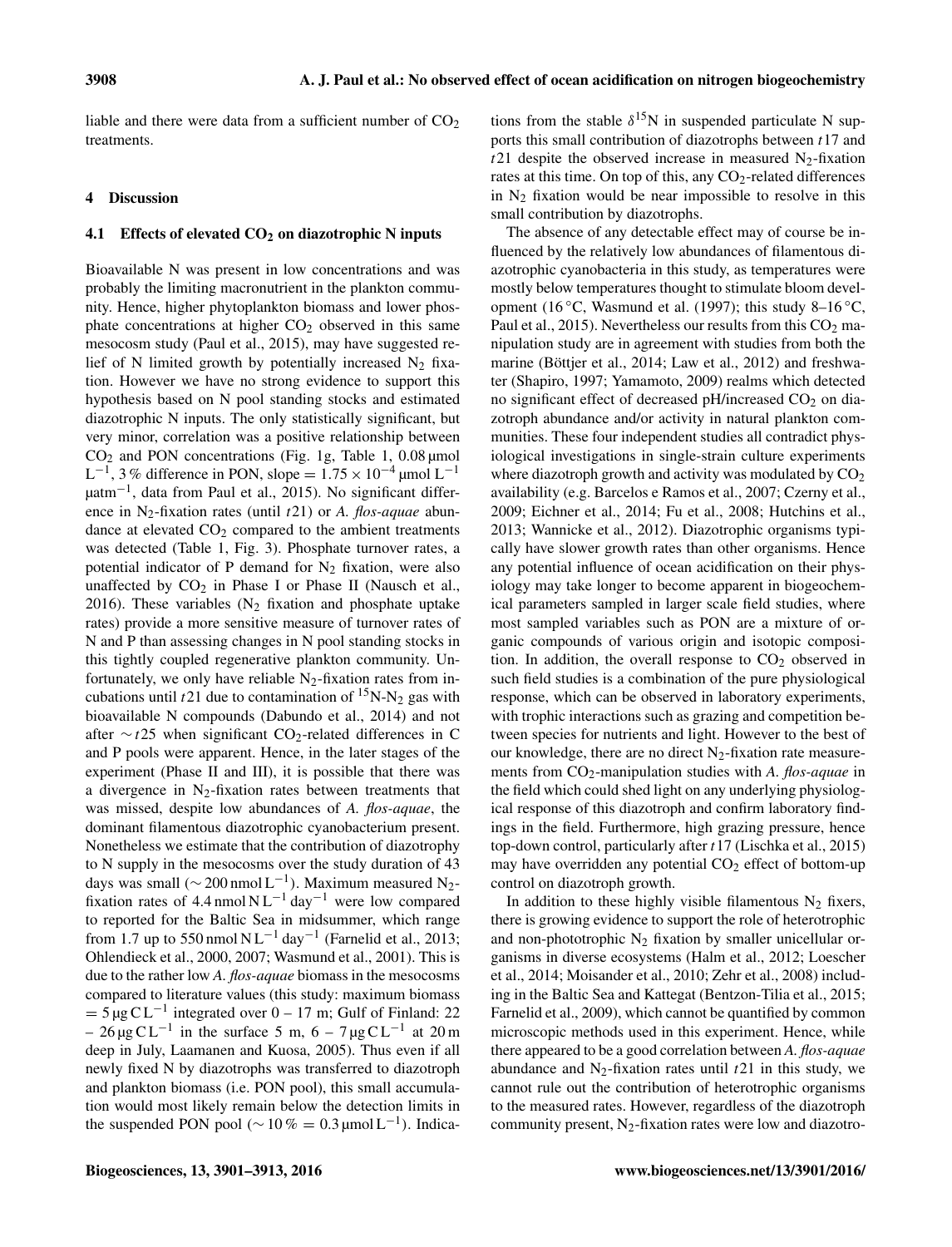phy only made a small contribution  $\left($ <200 nmol $L^{-1}$ ) to the N cycle in this study. Thus we have no direct evidence from observations in this study that  $N_2$  fixation or diazotroph abundance (Fig. 3) were neither significantly influenced by  $CO<sub>2</sub>$  nor that this could explain the observed higher particulate matter concentrations or lower phosphate concentrations in the higher  $CO<sub>2</sub>$  treatments (Paul et al., 2015) based on hypothesised relief of N limitation.

In this area of the Baltic Sea, plankton communities, containing filamentous diazotrophic cyanobacteria, are exposed to large diurnal and seasonal changes in pH (Almén et al., 2014; Brutemark et al., 2011). In addition, filamentous cyanobacteria form characteristic surface aggregations. Inside these aggregations, microenvironments can create substantially different conditions compared to the surrounding water with large diurnal fluctuations in pH (7.4 vs. 9.0) and O<sub>2</sub> concentrations ( $\sim$  150–450 μmol O<sub>2</sub> L<sup>-1</sup>) and thus also inorganic carbon availability (Ploug, 2008). Hence natural exposure to highly variable carbonate chemistry conditions may have also played a role in dampening any potential influence of ocean acidification in this plankton community.

# 4.2 Evidence from N pools of the importance of regenerative production and effects of  $CO<sub>2</sub>$

Productivity in this plankton community appeared to be dominated by regenerative production (sensu Dugdale and Goering, 1967) under low nitrate availability during Phase I, as has been observed in summer plankton communities in the Baltic Sea (Kuparinen, 1987; Sahlsten and Sörensson, 1989; Tamminen, 1995). DON appeared to be a more important N source than N derived from  $N_2$ -fixation. Any relatively fresh and labile N-rich dissolved organic matter (DOM) present after the decline of the spring bloom was likely remineralised by the bacterial community. Here, simultaneous drawdown of DSi and DON between  $t - 1$  and t15 suggests that in particular diatoms, also persisting from the spring bloom, were beneficiaries of this organic N turnover. Available NH<sup>+</sup><sub>4</sub>  $($  ~ 100 nmol L<sup>-1</sup>) could not have supported the DSi uptake ( $\sim$  0.4 µmol L<sup>-1</sup>) as the sole N source based on  $\sim$  1 : 1 molar Si : N requirement by diatoms, thus suggesting instead potential rapid resupply of  $NH<sub>4</sub><sup>+</sup>$  through remineralisation of organic N by the heterotrophic community, particularly in Phase I and Phase II. Although there is no indication of a high level of  $NH_4^+$  production above the variability in the data set, we presume this bioavailable  $NH<sub>4</sub><sup>+</sup>$  would have been very quickly assimilated into particulate N in the N-limited plankton community. This rate of N regeneration probably limited net phytoplankton growth such that significant phytoplankton biomass could not accumulate in the water column. Nevertheless, neither the readily available  $NH<sub>4</sub><sup>+</sup>$  nor the nitrate pool were fully exploited by the plankton assemblage with up to 50 nmol L<sup>-1</sup> of nitrate and 170 nmol L<sup>-1</sup> of NH<sub>4</sub><sup>+</sup> remaining at the end of the study period on  $t$ 43. In fact, nitrate concentrations continually increased throughout the experi-

ment at an average net rate of 1 nmol  $NL^{-1}$  day<sup>-1</sup> (Fig. 1c) despite proportionally high phosphate availability. This suggests a small net imbalance in N cycle processes and may be connected to ammonium inhibition of nitrate uptake during spring-bloom decline and post-bloom period in the study area (Tamminen, 1995), leading to this small accumulation of nitrate in the water column.

Neither a significant effect of  $CO<sub>2</sub>$  was detected on the DON pool, nor DSi drawdown, or PON or BSi cumulative sinking fluxes (see also Paul et al., 2015 in this Special Issue). Likewise, if there was any difference in uptake of N from the N-rich DOM pool (N :  $P \sim 80:1$ ) between CO<sub>2</sub> treatments, we could not detect the small signal  $(nmol L^{-1})$  outside of the analytical precision ( $\mu$ mol L<sup>-1</sup>) of the DON measurements. Thus this organic N drawdown via regenerative production in diatoms in this study appeared to be either unaffected or immeasurable by simulated ocean acidification.

#### 5 Summary

Plankton biomass build-up in this study was limited by low inorganic N availability; therefore organic N pools were utilised supporting regenerative production during the more productive period in Phase I, with diatoms benefitting from this N turnover. Estimated  $N_2$ -fixation rates and abundances of the most dominant filamentous diazotroph, *A. flosaquae*, remained very low; therefore diazotrophs probably only made a minor contribution to overall N supply in this plankton community. Hence we did not observe relief of N limitation and stimulation of a summer plankton bloom of non-diazotrophic organisms. Indeed, dissolved inorganic nitrate present increased throughout the experiment, indicating higher supply than consumption, despite a considerable phosphate excess present.

We detected no significant differences in N pool sizes between  $CO<sub>2</sub>$  treatments apart from the PON pool. However, the detected positive effect of  $CO<sub>2</sub>$  on PON standing stocks was minor (< 3 % difference in PON concentration). Thus N uptake rates were well balanced with supply or any net  $CO<sub>2</sub>$ related differences were too small to be detected in N pool sizes across the range of simulated ocean acidification scenarios. In addition, we found no conclusive evidence from our data until t21 (N2-fixation rates, *A. flos-aquae* abundances, natural  $\delta^{15}$ N abundances) that CO<sub>2</sub> had a measurable impact on N inputs via diazotrophy. The absence of any detectable effect may have been influenced by the low abundances of filamentous diazotrophic cyanobacteria in this study. However, the lack of response was consistent with other studies of diazotrophic organisms in natural plankton communities, where resource competition with other plankton functional groups and top-down control may also play important roles in mediating the physiological response of N2-fixing organisms.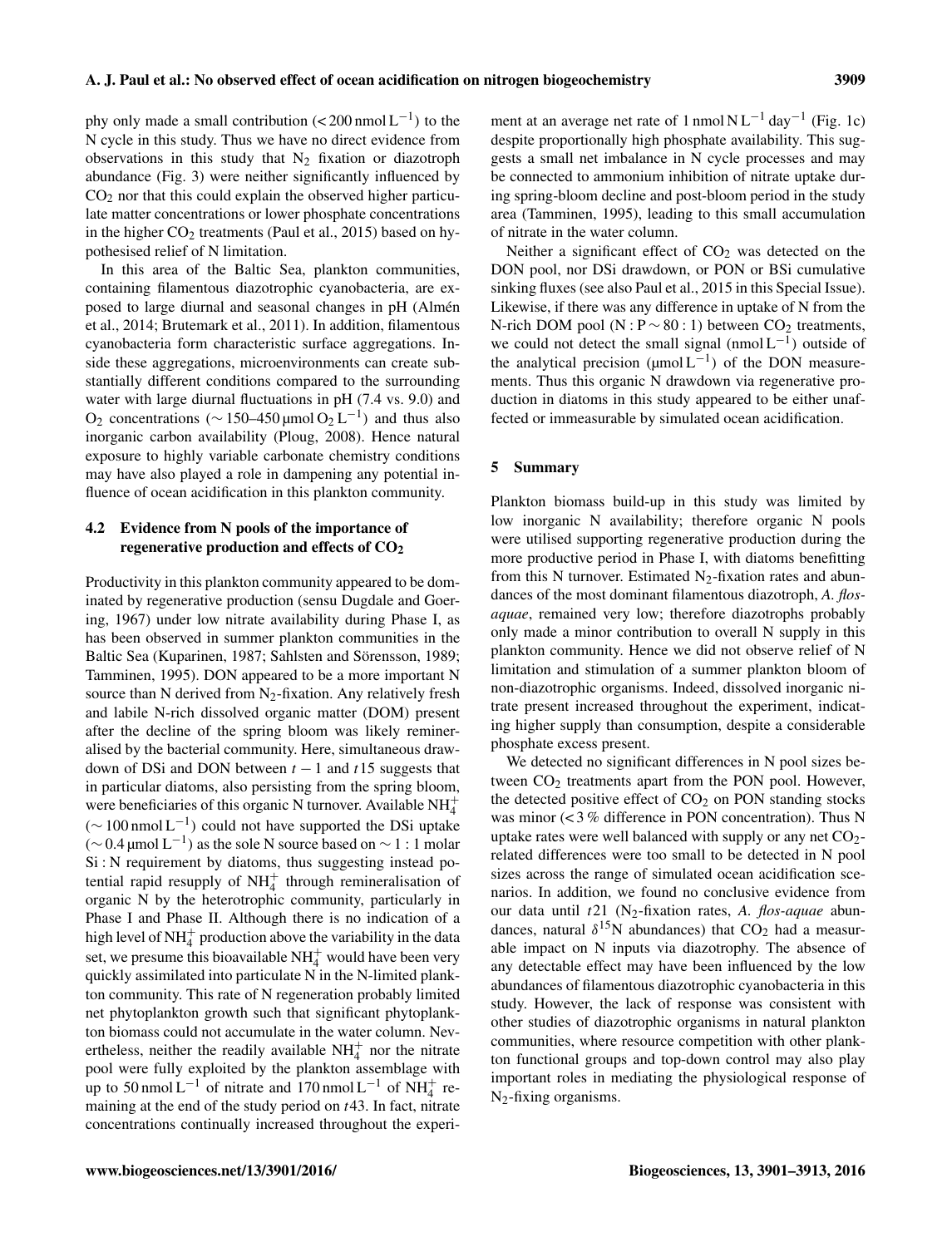Nonetheless, it appears that increased  $CO<sub>2</sub>$  may have slightly enhanced the ability of the N-limited plankton community in the Baltic Sea to exploit the low N sources available, thereby potentially explaining lower phosphate concentrations, higher particulate matter concentrations and Chl a observed under higher  $CO<sub>2</sub>$  (Paul et al., 2015). However, we have no direct evidence of increased new N inputs via diazotrophy or changed N biogeochemistry within the first 3 weeks and no conclusive indirect evidence from N pool sizes up to 6 weeks after  $CO<sub>2</sub>$  manipulation. Therefore we conclude that elevated  $CO<sub>2</sub>$  had no observable impact on the N cycle in this summer Baltic Sea plankton community.

# The Supplement related to this article is available online at [doi:10.5194/bg-13-3901-2016-supplement.](http://dx.doi.org/10.5194/bg-13-3901-2016-supplement)

*Acknowledgements.* We would like to thank Douglas Campbell and one anonymous referee for their constructive comments, which improved the manuscript during the review process. We thank the KOSMOS team and all of the participants in the mesocosm campaign for their contribution to the mesocosm sampling during the experiment. In particular, we would like to thank Andrea Ludwig for co-ordinating the campaign logistics and assistance with CTD operations, the diving team, as well as Kerstin Nachtigall for analyses. Thank you also to Dana Hellemann, Francois-Eric Legiret, Jana Meyer, Michael Meyerhöfer, Jehane Ouriqua and Michael Sswat for assistance in sampling and analyses. We would also like to sincerely thank the Tvärminne Zoological Station for their warm hospitality, support and use of facilities for this experiment. We also gratefully acknowledge the captain and crew of R/V *ALKOR* for their work transporting, deploying and recovering the mesocosms. This collaborative project was funded by the Cluster of Excellence "The Future Ocean" (project CP1141) and by BMBF projects BIOACID II (FKZ 03F06550), SOPRAN Phase II (FKZ 03F0611) and MESOAQUA (grant agreement number 228224).

The article processing charges for this open-access publication were covered by a Research Centre of the Helmholtz Association.

Edited by: J.-P. Gattuso

#### References

- Almén, A.-K., Vehmaa, A., Brutemark, A., and Engström-Öst, J.: Coping with climate change? Copepods experience drastic variations in their physicochemical environment on a diurnal basis, J. Exp. Mar. Biol. Ecol., 460, 120–128, doi[:10.1016/j.jembe.2014.07.001,](http://dx.doi.org/10.1016/j.jembe.2014.07.001) 2014.
- Badr, E.-S. A., Achterberg, E. P., Tappin, A. D., Hill, S. J., and Braungardt, C. B.: Determination of dissolved organic nitrogen in natural waters using high-temperature catalytic oxidation,

TrAC-Trend, Anal. Chem., 22, 819–827, doi[:10.1016/S0165-](http://dx.doi.org/10.1016/S0165-9936(03)01202-0) [9936\(03\)01202-0,](http://dx.doi.org/10.1016/S0165-9936(03)01202-0) 2003.

- Barcelos e Ramos, J., Biswas, H., Schulz, K., LaRoche, J., and Riebesell, U.: Effect of rising atmospheric carbon dioxide on the marine nitrogen fixer *Trichodesmium*, Global Biogeochem. Cy., 21, GB2028, doi[:10.1029/2006GB002898,](http://dx.doi.org/10.1029/2006GB002898) 2007.
- Barlow, R. G., Cummings, D. G., and Gibb, S. W.: Improved resolution of mono- and divinyl chlorophyllsa and b and zeaxanthin and lutein in phytoplankton extracts using reverse phase C-8 HPLC, Mar. Ecol.-Prog. Ser., 161, 303–307, doi[:10.3354/meps161303,](http://dx.doi.org/10.3354/meps161303) 1997.
- Bentzon-Tilia, M., Traving, S. J., Mantikci, M., Knudsen-Leerbeck, H., Hansen, J. L. S., Markager, S., and Riemann, L.: Significant N<sub>2</sub> fixation by heterotrophs, photoheterotrophs and heterocystous cyanobacteria in two temperate estuaries, ISME J., 9, 273– 285, doi[:10.1038/ismej.2014.119,](http://dx.doi.org/10.1038/ismej.2014.119) 2015.
- Böttjer, D., Karl, D. M., Letelier, R. M., Viviani, D. A., and Church, M. J.: Experimental assessment of diazotroph responses to elevated seawater  $pCO<sub>2</sub>$  in the North Pacific Subtropical Gyre, Global Biogeochem. Cy., 28, 601–616, doi[:10.1002/2013GB004690,](http://dx.doi.org/10.1002/2013GB004690) 2014.
- Boxhammer, T., Bach, L. T., Czerny, J., and Riebesell, U.: Technical note: Sampling and processing of mesocosm sediment trap material for quantitative biogeochemical analysis, Biogeosciences, 13, 2849–2858, doi[:10.5194/bg-13-2849-2016,](http://dx.doi.org/10.5194/bg-13-2849-2016) 2016.
- Brutemark, A., Engström-Öst, J., and Vehmaa, A.: Long-term monitoring data reveal pH dynamics, trends and variability in the western Gulf of Finland, Oceanol. Hydrobiol. St., 40, 91–94, doi[:10.2478/s13545-011-0034-3,](http://dx.doi.org/10.2478/s13545-011-0034-3) 2011.
- Czerny, J., Barcelos e Ramos, J., and Riebesell, U.: Influence of elevated CO<sub>2</sub> concentrations on cell division and nitrogen fixation rates in the bloom-forming cyanobacterium *Nodularia spumigena*, Biogeosciences, 6, 1865–1875, doi[:10.5194/bg-6-1865-](http://dx.doi.org/10.5194/bg-6-1865-2009) [2009,](http://dx.doi.org/10.5194/bg-6-1865-2009) 2009.
- Dabundo, R., Lehmann, M. F., Treibergs, L., Tobias, C. R., Altabet, M. A., Moisander, P. H., and Granger, J.: The contamination of commercial  $^{15}N_2$  gas stocks with  $^{15}N$ -labeled nitrate and ammonium and consequences for nitrogen fixation measurements, PLoS ONE, 9, e110335, doi[:10.1371/journal.pone.0110335,](http://dx.doi.org/10.1371/journal.pone.0110335) 2014.
- Derenbach, J.: Zur Homogenisation des Phytoplanktons für die Chlorophyllbestimmung, Kieler Meeresforschungen, 25, 166– 171, 1969.
- Deutsch, C., Sarmiento, J. L., Sigman, D. M., Gruber, N., and Dunne, J. P.: Spatial coupling of nitrogen inputs and losses in the ocean, Nature, 445, 163–167, doi[:10.1038/nature05392,](http://dx.doi.org/10.1038/nature05392) 2007.
- Dugdale, R. and Goering, J.: Uptake of new and regenerated forms of nitrogen in primary productivity, Limnol. Oceanogr., 12, 196– 206, 1967.
- Eichner, M., Rost, B., and Kranz, S. A.: Diversity of ocean acidification effects on marine N<sub>2</sub> fixers, J. Exp. Mar. Biol. Ecol., 457, 199–207, doi[:10.1016/j.jembe.2014.04.015,](http://dx.doi.org/10.1016/j.jembe.2014.04.015) 2014.
- Engström-Öst, J., Hogfors, H., El-Shehawy, R., De Stasio, B., Vehmaa, A., and Gorokhova, E.: Toxin-producing cyanobacterium *Nodularia spumigena*, potential competitors and grazers: testing mechanisms of reciprocal interactions, Aquat. Microb. Ecol., 62, 39–48, doi[:10.3354/ame01456,](http://dx.doi.org/10.3354/ame01456) 2011.
- Farnelid, H., Oberg, T., and Riemann, L.: Identity and dynamics of putative  $N_2$ -fixing picoplankton in the Baltic Sea proper suggest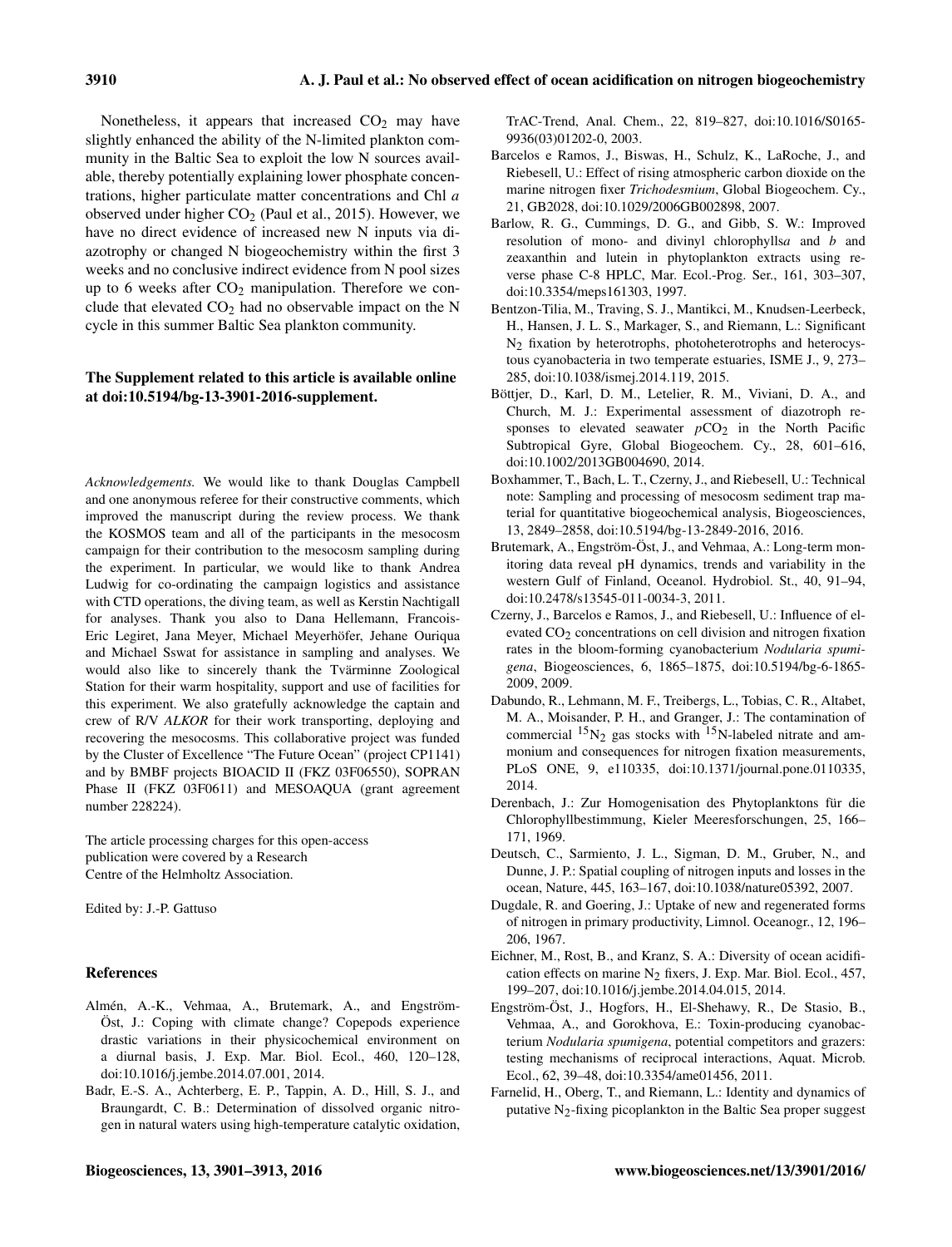complex patterns of regulation, Environ. Microbiol. Reports, 1, 145–154, doi[:10.1111/j.1758-2229.2009.00021.x,](http://dx.doi.org/10.1111/j.1758-2229.2009.00021.x) 2009.

- Farnelid, H., Bentzon-Tilia, M., Andersson, A. F., Bertilsson, S., Jost, G., Labrenz, M., Jürgens, K., and Riemann, L.: Active nitrogen-fixing heterotrophic bacteria at and below the chemocline of the central Baltic Sea, ISME J., 7, 1413–1423, doi[:10.1038/ismej.2013.26,](http://dx.doi.org/10.1038/ismej.2013.26) 2013.
- Fu, F., Mulholland, M., Garcia, N., Beck, A., Bernhardt, P., Warner, M., Sanudo-Wilhelmy, S., and Hutchins, D.: Interactions between changing  $pCO_2$ , N<sub>2</sub> fixation, and Fe limitation in the marine unicellular cyanobacterium *Crocosphaera*, Limnol. Oceanogr., 53, 2472–2484, 2008.
- Gustafsson, Ö., Gelting, J., Andersson, P., Larsson, U., and Roos, P.: An assessment of upper ocean carbon and nitrogen export fluxes on the boreal continental shelf: A 3-year study in the open Baltic Sea comparing sediment traps, <sup>234</sup>Th proxy, nutrient, and oxygen budgets, Limnol. Oceanogr.-Meth, 11, 495–510, doi[:10.4319/lom.2013.11.495,](http://dx.doi.org/10.4319/lom.2013.11.495) 2013.
- Halm, H., Lam, P., Ferdelman, T. G., Lavik, G., Dittmar, T., LaRoche, J., D'Hondt, S., and Kuypers, M. M. M.: Heterotrophic organisms dominate nitrogen fixation in the South Pacific Gyre, ISME J., 6, 1238–1249, doi[:10.1038/ismej.2011.182,](http://dx.doi.org/10.1038/ismej.2011.182) 2012.
- Hansen, H. P. and Koroleff, F.: Determination of nutrients, in: Methods of Seawater Analysis, edited by: Grasshoff, K., Kremling, K., and Ehrhardt, M., 159–228, Wiley Verlag Chemie GmbH, Weinheim, Germany, 1999.
- HELCOM: Manual for Marine Monitoring in the COMBINE Programme of HELCOM, Helsinki Commission, Helsinki, available at: [http://www.helcom.fi/Documents/Action%](http://www.helcom.fi/Documents/Action%20areas/Monitoring%20and%20assessment/Manuals%20and%20Guidelines/Manual%20for%20Marine%20Monitoring%20in%20the%20COMBINE%20Programme%20of%20HELCOM.pdf) [20areas/Monitoring%20and%20assessment/Manuals%20and%](http://www.helcom.fi/Documents/Action%20areas/Monitoring%20and%20assessment/Manuals%20and%20Guidelines/Manual%20for%20Marine%20Monitoring%20in%20the%20COMBINE%20Programme%20of%20HELCOM.pdf) [20Guidelines/Manual%20for%20Marine%20Monitoring%](http://www.helcom.fi/Documents/Action%20areas/Monitoring%20and%20assessment/Manuals%20and%20Guidelines/Manual%20for%20Marine%20Monitoring%20in%20the%20COMBINE%20Programme%20of%20HELCOM.pdf) [20in%20the%20COMBINE%20Programme%20of%](http://www.helcom.fi/Documents/Action%20areas/Monitoring%20and%20assessment/Manuals%20and%20Guidelines/Manual%20for%20Marine%20Monitoring%20in%20the%20COMBINE%20Programme%20of%20HELCOM.pdf) [20HELCOM.pdf,](http://www.helcom.fi/Documents/Action%20areas/Monitoring%20and%20assessment/Manuals%20and%20Guidelines/Manual%20for%20Marine%20Monitoring%20in%20the%20COMBINE%20Programme%20of%20HELCOM.pdf) 2012.
- Hogfors, H., Motwani, N. H., Hajdu, S., El-Shehawy, R., Holmborn, T., Vehmaa, A., Engström-Öst, J., Brutemark, A., and Gorokhova, E.: Bloom-forming cyanobacteria support copepod reproduction and development in the Baltic Sea, PLoS One, 9, e112692, doi[:10.1371/journal.pone.0112692,](http://dx.doi.org/10.1371/journal.pone.0112692) 2014.
- Hoppenrath, M., Elbrächter, M., and Drebes, G. (Eds.): Marine phytoplankton, Schweizerbart Science Publishers, Stuttgart, Germany, 2009.
- Hutchins, D., Fu, F., Zhang, Y., Warner, M., Feng, Y., Portune, K., Bernhardt, P., and Mulholland, M.: CO<sub>2</sub> control of *Tri* $chodesmium$   $N_2$  fixation, photosynthesis, growth rates, and elemental ratios: Implications for past, present, and future ocean biogeochemistry, Limnol. Oceanogr., 52, 1293–1304, 2007.
- Hutchins, D. A., Fu, F.-X., Webb, E. A., Walworth, N., and Tagliabue, A.: Taxon-specific response of marine nitrogen fixers to elevated carbon dioxide concentrations, Nat. Geosci., advance online publication, doi[:10.1038/ngeo1858,](http://dx.doi.org/10.1038/ngeo1858) 2013.
- Kahru, M. and Elmgren, R.: Multidecadal time series of satellitedetected accumulations of cyanobacteria in the Baltic Sea, Biogeosciences, 11, 3619–3633, doi[:10.5194/bg-11-3619-2014,](http://dx.doi.org/10.5194/bg-11-3619-2014) 2014.
- Kérouel, R. and Aminot, A.: Fluorometric determination of ammonia in sea and estuarine waters by direct segmented flow analysis, Mar. Chem., 57, 265–275, doi[:10.1016/S0304-4203\(97\)00040-6,](http://dx.doi.org/10.1016/S0304-4203(97)00040-6) 1997.
- Kirkkala, T., Helminen, H., and Erkkilä, A.: Variability of nutrient limitation in the Archipelago Sea, SW Finland, Hydrobiologia, 363, 117–126, doi[:10.1023/A:1003192831321,](http://dx.doi.org/10.1023/A:1003192831321) 1997.
- Kononen, K., Kuparinen, J., Mäkelä, K., Laanemets, J., Pavelson, J., and Nõmmann, S.: Initiation of cyanobacterial blooms in a frontal region at the entrance to the Gulf of Finland, Baltic Sea, Limnol. Oceanogr., 41, 98–112, doi[:10.4319/lo.1996.41.1.0098,](http://dx.doi.org/10.4319/lo.1996.41.1.0098) 1996.
- Kraberg, A., Baumann, M., and Durselen, C.-D.: Coastal Phytoplankton: Photo Guide for Northern European Seas, Pfeil, Munich, Germany, 2010.
- Kranz, S. A., Levitan, O., Richter, K.-U., Prasil, O., Berman-Frank, I., and Rost, B.: Combined effects of  $CO<sub>2</sub>$  and light on the N2-fixing cyanobacterium *Trichodesmium* IMS101: Physiological responses, Plant Physiol., 154, 334–345, doi[:10.1104/pp.110.159145,](http://dx.doi.org/10.1104/pp.110.159145) 2010.
- Kuparinen, J.: Production and respiration of overall plankton and ultraplankton communities at the entrance to the Gulf of Finland in the Baltic Sea, Mar. Biol., 93, 591–607, doi[:10.1007/BF00392797,](http://dx.doi.org/10.1007/BF00392797) 1987.
- Laamanen, M. and Kuosa, H.: Annual variability of biomass and heterocysts of the N2-fixing cyanobacterium *Aphanizomenon flos-aquae* in the Baltic Sea with reference to *Anabaena* spp. and *Nodularia spumigena*, Boreal Environ. Res., 10, 19–30, 2005.
- Law, C. S., Breitbarth, E., Hoffmann, L. J., McGraw, C. M., Langlois, R. J., LaRoche, J., Marriner, A., and Safi, K. A.: No stimulation of nitrogen fixation by non-filamentous diazotrophs under elevated  $CO<sub>2</sub>$  in the South Pacific, Glob. Change Biol., 18, 3004– 3014, doi[:10.1111/j.1365-2486.2012.02777.x,](http://dx.doi.org/10.1111/j.1365-2486.2012.02777.x) 2012.
- Levitan, O., Rosenberg, G., Setlik, I., Setlikova, E., Grigel, J., Klepetar, J., Prasil, O., and Berman-Frank, I.: Elevated  $CO<sub>2</sub>$  enhances nitrogen fixation and growth in the marine cyanobacterium *Trichodesmium*, Glob. Change Biol., 13, 531– 538, doi[:10.1111/j.1365-2486.2006.01314.x,](http://dx.doi.org/10.1111/j.1365-2486.2006.01314.x) 2007.
- Lischka, S., Bach, L. T., Schulz, K.-G., and Riebesell, U.: Microand mesozooplankton community response to increasing  $CO<sub>2</sub>$ levels in the Baltic Sea: insights from a large-scale mesocosm experiment, Biogeosciences Discuss., 12, 20025–20070, doi[:10.5194/bgd-12-20025-2015,](http://dx.doi.org/10.5194/bgd-12-20025-2015) 2015.
- Loescher, C. R., Großkopf, T., Desai, F. D., Gill, D., Schunck, H., Croot, P. L., Schlosser, C., Neulinger, S. C., Pinnow, N., Lavik, G., Kuypers, M. M. M., LaRoche, J., and Schmitz, R. A.: Facets of diazotrophy in the oxygen minimum zone waters off Peru, ISME J., 8, 2180–2192, doi[:10.1038/ismej.2014.71,](http://dx.doi.org/10.1038/ismej.2014.71) 2014.
- Menden-Deuer, S. and Lessard, E. J.: Carbon to volume relationships for dinoflagellates, diatoms, and other protist plankton, Limnol. Oceanogr., 45, 569–579, doi[:10.4319/lo.2000.45.3.0569,](http://dx.doi.org/10.4319/lo.2000.45.3.0569) 2000.
- Mohr, W., Grosskopf, T., Wallace, D., and LaRoche, J.: Methodological underestimation of oceanic nitrogen fixation rates, PLoS One, 5, e12583, doi[:10.1371/journal.pone.0012583,](http://dx.doi.org/10.1371/journal.pone.0012583) 2010.
- Moisander, P. H., Beinart, R. A., Hewson, I., White, A. E., Johnson, K. S., Carlson, C. A., Montoya, J. P., and Zehr, J. P.: Unicellular cyanobacterial distributions broaden the oceanic  $N_2$  fixation domain, Science, 327, 1512–1514, doi[:10.1126/science.1185468,](http://dx.doi.org/10.1126/science.1185468) 2010.
- Montoya, J. P., Voss, M., Kahler, P., and Capone, D. G.: A simple, high-precision, high-sensitivity tracer assay for  $N_2$  fixation, Appl. Environ. Microbiol., 62, 986–993, 1996.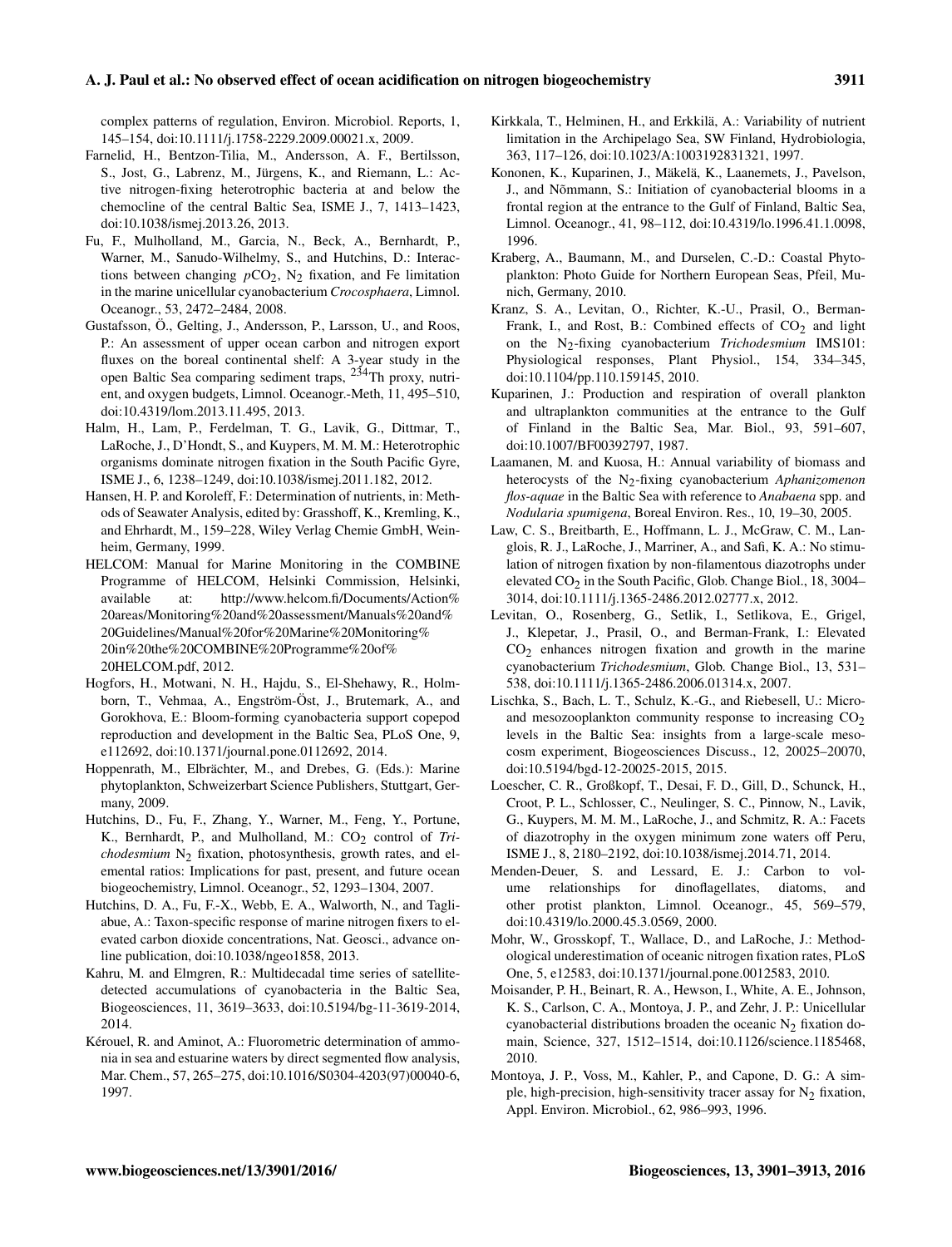- Moore, C. M., Mills, M. M., Langlois, R., Milne, A., Achterberg, E. P., La Roche, J., and Geider, R. J.: Relative influence of nitrogen and phosphorous availability on phytoplankton physiology and productivity in the oligotrophic subtropical North Atlantic Ocean, Limnol. Oceanogr., 53, 291–305, doi[:10.4319/lo.2008.53.1.0291,](http://dx.doi.org/10.4319/lo.2008.53.1.0291) 2008.
- Moore, C. M., Mills, M. M., Arrigo, K. R., Berman-Frank, I., Bopp, L., Boyd, P. W., Galbraith, E. D., Geider, R. J., Guieu, C., Jaccard, S. L., Jickells, T. D., La Roche, J., Lenton, T. M., Mahowald, N. M., Marañón, E., Marinov, I., Moore, J. K., Nakatsuka, T., Oschlies, A., Saito, M. A., Thingstad, T. F., Tsuda, A., and Ulloa, O.: Processes and patterns of oceanic nutrient limitation, Nat. Geosci., 6, 701–710, doi[:10.1038/ngeo1765,](http://dx.doi.org/10.1038/ngeo1765) 2013.
- Nausch, M., Bach, L. T., Czerny, J., Goldstein, J., Grossart, H.-P., Hellemann, D., Hornick, T., Achterberg, E. P., Schulz, K.-G., and Riebesell, U.: Effects of CO<sub>2</sub> perturbation on phosphorus pool sizes and uptake in a mesocosm experiment during a low productive summer season in the northern Baltic Sea, Biogeosciences, 13, 3035–3050, doi[:10.5194/bg-13-3035-2016,](http://dx.doi.org/10.5194/bg-13-3035-2016) 2016.
- Ohlendieck, U., Stuhr, A., and Siegmund, H.: Nitrogen fixation by diazotrophic cyanobacteria in the Baltic Sea and transfer of the newly fixed nitrogen to picoplankton organisms, J. Marine Syst., 25, 213–219, doi[:10.1016/S0924-7963\(00\)00016-6,](http://dx.doi.org/10.1016/S0924-7963(00)00016-6) 2000.
- Ohlendieck, U., Gundersen, K., Meyerhöfer, M., Fritsche, P., Nachtigall, K., and Bergmann, B.: The significance of nitrogen fixation to new production during early summer in the Baltic Sea, Biogeosciences, 4, 63–73, doi[:10.5194/bg-4-63-2007,](http://dx.doi.org/10.5194/bg-4-63-2007) 2007.
- Olenina, I., Hajdu, S., Edler, L., Andersson, A., Wasmund, N., Busch, S., Göbel, J., Gromisz, S., Huseby, S., Huttunen, M., Jaanus, A., Kokkonen, P., Ledaine, I., and Niemkiewicz, E.: Biovolumes and size-classes of phytoplankton in the Baltic Sea, HELCOM Baltic Sea Environment Proceedings No. 106, 144, 2006.
- Patey, M. D., Rijkenberg, M. J. A., Statham, P. J., Stinchcombe, M. C., Achterberg, E. P., and Mowlem, M.: Determination of nitrate and phosphate in seawater at nanomolar concentrations, TrAC-Trend. Anal. Chem., 27, 169–182, doi[:10.1016/j.trac.2007.12.006,](http://dx.doi.org/10.1016/j.trac.2007.12.006) 2008.
- Paul, A. J., Bach, L. T., Schulz, K.-G., Boxhammer, T., Czerny, J., Achterberg, E. P., Hellemann, D., Trense, Y., Nausch, M., Sswat, M., and Riebesell, U.: Effect of elevated  $CO<sub>2</sub>$  on organic matter pools and fluxes in a summer Baltic Sea plankton community, Biogeosciences, 12, 6181–6203, doi[:10.5194/bg-12-6181-2015,](http://dx.doi.org/10.5194/bg-12-6181-2015) 2015.
- Pliński, M. and Jóźwiak, T.: Temperature and N : P ratio as factors causing blooms of blue-green algae in the Gulf of Gdańsk, Oceanologia, 41, 73–80, 1999.
- Ploug, H.: Cyanobacterial surface blooms formed by *Aphanizomenon* sp. and *Nodularia spumigen*a in the Baltic Sea: Small-scale fluxes, pH, and oxygen microenvironments, Limnol. Oceanogr., 53, 914–921, doi[:10.4319/lo.2008.53.3.0914,](http://dx.doi.org/10.4319/lo.2008.53.3.0914) 2008.
- Ploug, H., Musat, N., Adam, B., Moraru, C. L., Lavik, G., Vagner, T., Bergman, B., and Kuypers, M. M. M.: Carbon and nitrogen fluxes associated with the cyanobacterium *Aphanizomenon* sp. in the Baltic Sea, ISME J., 4, 1215–1223, doi[:10.1038/ismej.2010.53,](http://dx.doi.org/10.1038/ismej.2010.53) 2010.
- R Core Team: A language and environment for statistical computing, R Foundation for Statistical Computing, Vienna, Austria, available at: [https://www.R-project.org/,](https://www.R-project.org/) 2015.
- Riebesell, U., Czerny, J., von Bröckel, K., Boxhammer, T., Büdenbender, J., Deckelnick, M., Fischer, M., Hoffmann, D., Krug, S. A., Lentz, U., Ludwig, A., Muche, R., and Schulz, K. G.: Technical Note: A mobile sea-going mesocosm system – new opportunities for ocean change research, Biogeosciences, 10, 1835– 1847, doi[:10.5194/bg-10-1835-2013,](http://dx.doi.org/10.5194/bg-10-1835-2013) 2013.
- Sahlsten, E. and Sörensson, F.: Planktonic nitrogen transformations during a declining cyanobacteria bloom in the Baltic Sea, J. Plankton Res., 11, 1117–1128, 1989.
- Schluter, L., Garde, K., and Kaas, H.: Detection of the toxic cyanobacteria *Nodularia spumigena* by means of a 4-ketomyxoxanthophyll-like pigment in the Baltic Sea, Mar. Ecol.- Prog. Ser., 275, 69–78, doi[:10.3354/meps275069,](http://dx.doi.org/10.3354/meps275069) 2004.
- Shapiro, J.: The role of carbon dioxide in the initiation and maintenance of blue-green dominance in lakes, Freshwater Biol., 37, 307–323, doi[:10.1046/j.1365-2427.1997.00164.x,](http://dx.doi.org/10.1046/j.1365-2427.1997.00164.x) 1997.
- Sharp, J.: Improved analysis for particulate organic carbon and nitrogen from seawater, Limnol. Oceanogr., 19, 984–989, 1974.
- Shi, D., Kranz, S. A., Kim, J.-M., and Morel, F. M. M.: Ocean acidification slows nitrogen fixation and growth in the dominant diazotroph *Trichodesmium* under low-iron conditions, P. Natl. Acad. Sci. USA, 109, E3094–E3100, doi[:10.1073/pnas.1216012109,](http://dx.doi.org/10.1073/pnas.1216012109) 2012.
- Stal, L. J., Albertano, P., Bergman, B., Bröckel, K. von, Gallon, J. R., Hayes, P. K., Sivonen, K., and Walsby, A. E.: BASIC: Baltic Sea cyanobacteria. An investigation of the structure and dynamics of water blooms of cyanobacteria in the Baltic Sea – responses to a changing environment, Cont. Shelf Res., 23, 1695– 1714, doi[:10.1016/j.csr.2003.06.001,](http://dx.doi.org/10.1016/j.csr.2003.06.001) 2003.
- Tamminen, T.: Nitrate and ammonium depletion rates and preferences during a Baltic spring bloom, Mar. Ecol.-Prog. Ser., 120, 123–133, 1995.
- Tamminen, T. and Andersen, T.: Seasonal phytoplankton nutrient limitation patterns as revealed by bioassys over Baltic Sea gradients of salinity and eutrophication, Mar. Ecol.-Prog. Ser., 340, 121–138, 2007.
- Tomas, C. R.: Identifying Marine Phytoplankton, Academic Press, San Diego, USA/London, United Kingdom, 1997.
- Utermöhl, H.: Vervollkummnung der quantitativen Phytoplankton-Methodik, Mitteilungen der Internationalen Vereinigung für Limnologie, 9, 1–38, 1958.
- Vahtera, E., Conley, D. J., Gustafsson, B. G., Kuosa, H., Pitkänen, H., Savchuk, O. P., Tamminen, T., Viitasalo, M., Voss, M., Wasmund, N., and Wulff, F.: Internal ecosystem feedbacks enhance nitrogen-fixing cyanobacteria blooms and complicate management in the Baltic Sea, AMBIO, 36, 186–194, doi[:10.1579/0044-](http://dx.doi.org/10.1579/0044-7447(2007)36[186:IEFENC]2.0.CO;2) [7447\(2007\)36\[186:IEFENC\]2.0.CO;2,](http://dx.doi.org/10.1579/0044-7447(2007)36[186:IEFENC]2.0.CO;2) 2007.
- Vitousek, P. M. and Howarth, R. W.: Nitrogen limitation on land and in the sea: How can it occur?, Biogeochemistry, 13, 87–115, doi[:10.1007/BF00002772,](http://dx.doi.org/10.1007/BF00002772) 1991.
- Wannicke, N., Endres, S., Engel, A., Grossart, H.-P., Nausch, M., Unger, J., and Voss, M.: Response of Nodularia spumigena to  $pCO<sub>2</sub>$  – Part 1: Growth, production and nitrogen cycling, Biogeosciences, 9, 2973–2988, doi[:10.5194/bg-9-2973-2012,](http://dx.doi.org/10.5194/bg-9-2973-2012) 2012.
- Wannicke, N., Korth, F., Liskow, I., and Voss, M.: Incorporation of diazotrophic fixed  $N_2$  by mesozooplankton – Case studies in the southern Baltic Sea, J. Marine Syst., 117–118, 1–13, doi[:10.1016/j.jmarsys.2013.03.005,](http://dx.doi.org/10.1016/j.jmarsys.2013.03.005) 2013.